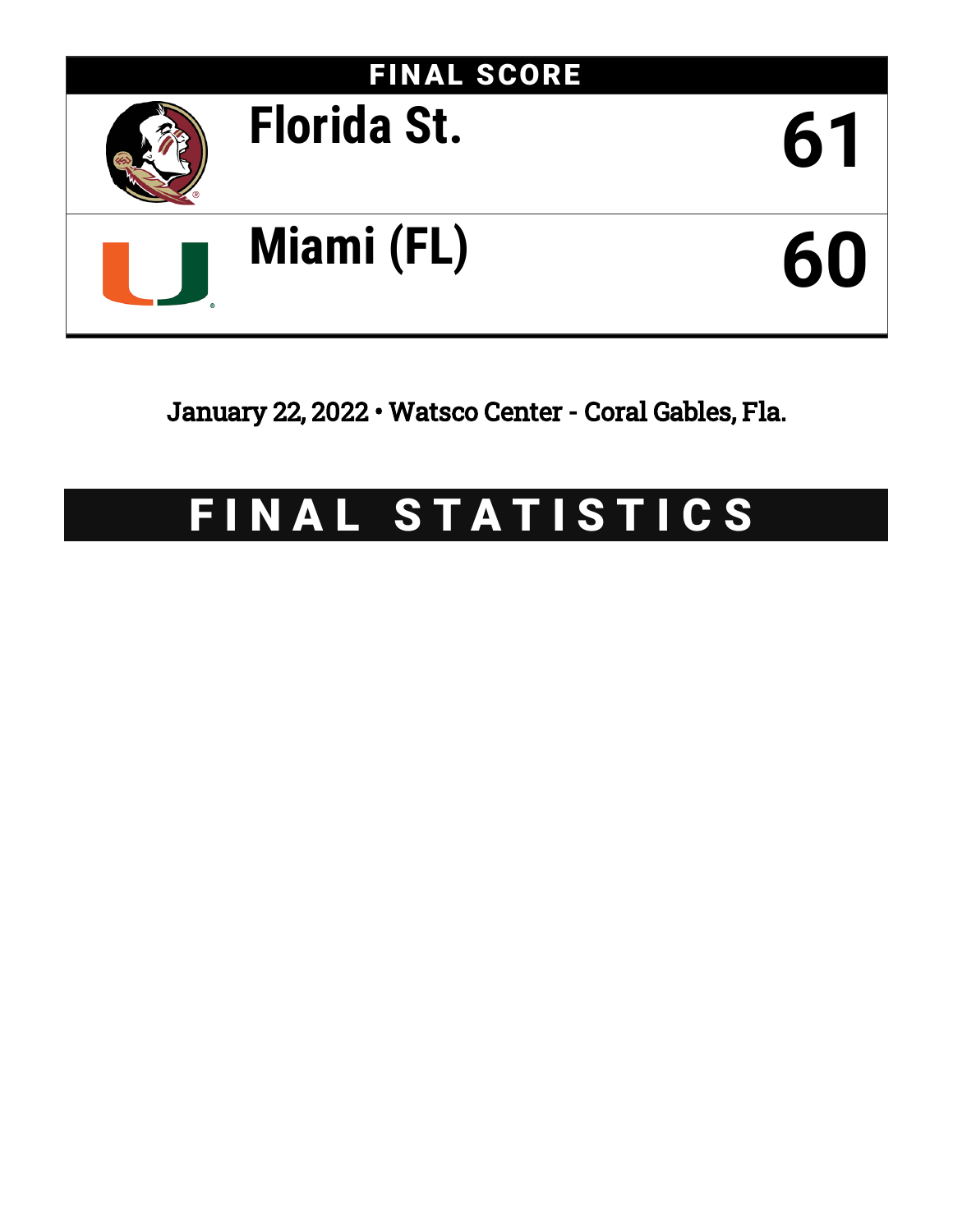### **Official Box Score Florida St. vs Miami (FL) Game Totals -- Final Statistics January 22, 2022 at Watsco Center - Coral Gables, Fla.**



## **Florida St. 61**

| No. | Player                | S  | Pts           | FG       | 3FG      | FT.      | 0 <sub>R</sub> | DR       | TR             | PF             | A                     | TO       | <b>Blk</b>   | Stl            | Min | $+/-$          |
|-----|-----------------------|----|---------------|----------|----------|----------|----------------|----------|----------------|----------------|-----------------------|----------|--------------|----------------|-----|----------------|
| 00  | EVANS, RAYQUAN        | G  |               | $3-4$    | $1 - 1$  | $0 - 0$  | 0              | 2        | 2              | 2              | 4                     | 2        | $\Omega$     |                | 27  | $-7$           |
| 02  | POLITE, ANTHONY       | G  | 15            | $6-9$    | $1 - 3$  | $2 - 4$  | $\overline{2}$ | 5        | 7              |                | $\mathbf{2}^{\prime}$ | 2        |              | 0              | 35  | $-4$           |
| 04  | MILLS, CALEB          | G  | 16            | 7-9      | $0 - 1$  | $2 - 2$  | 0              | 3        | 3              |                |                       |          | 2            |                | 32  | -8             |
| 22  | <b>BUTLER, JOHN</b>   |    | $\mathcal{P}$ | $1 - 4$  | $0 - 2$  | $0 - 2$  |                | 3        | 4              | $\overline{2}$ |                       |          |              | 0              | 13  | 1              |
| 24  | MCLEOD, NAHEEM        | C  | 0             | $0 - 0$  | $0 - 0$  | $0 - 0$  | 0              | 1        | 1              | $\Omega$       | 0                     | 0        |              | 0              | 6   | 7              |
| 01  | <b>WARLEY, JALEN</b>  | G  | 4             | $2 - 4$  | $0 - 0$  | $0 - 0$  | $\mathbf{0}$   | 1        | 1              | 0              | 4                     | 0        | $\mathbf{0}$ | $\overline{2}$ | 13  | 8              |
| 10  | <b>OSBORNE, MALIK</b> | F  | 4             | $1 - 10$ | $0 - 2$  | $2 - 2$  | 4              | 4        | 8              | 4              | 0                     | 0        | $\mathbf 0$  | 2              | 23  | $-7$           |
| 11  | NGOM, TANOR           | С  | 6             | $2 - 2$  | $0 - 0$  | $2 - 2$  | $\Omega$       | 2        | $\overline{2}$ | $\overline{2}$ | $\Omega$              | $\Omega$ | $\Omega$     | 0              | 7   | $\overline{4}$ |
| 21  | FLETCHER, CAM'RON     | F. | 0             | $0 - 1$  | $0 - 0$  | $0 - 0$  | 0              | 1        |                | 1              |                       | $\Omega$ | $\Omega$     | $\Omega$       | 6   | 4              |
| 30  | PRIETO, HARRISON      | F. | $\Omega$      | $0 - 0$  | $0 - 0$  | $0 - 0$  | $\mathbf{0}$   | $\Omega$ | $\mathbf{0}$   |                | 0                     | $\Omega$ | $\mathbf{0}$ | $\mathbf{0}$   | 3   | 0              |
| 31  | WILKES, WYATT         | F  | 3             | $1 - 4$  | $1 - 3$  | $0 - 0$  | $\Omega$       | $\Omega$ | $\Omega$       | 0              | $\Omega$              | $\Omega$ | $\Omega$     | $\mathcal{P}$  | 14  | 11             |
| 35  | CLEVELAND, MATTHEW    | G  | 4             | $2 - 5$  | $0 - 0$  | $0 - 0$  | $\overline{2}$ | 5        | $\overline{7}$ | 2              |                       |          | $\Omega$     | 0              | 22  | $-4$           |
|     | <b>TEAM</b>           |    |               |          |          |          | $\overline{2}$ | 1        | 3              | 0              |                       | 4        |              |                |     |                |
|     | TOTALS                |    | 61            | 25-52    | $3 - 12$ | $8 - 12$ | 11             | 28       | 39             | 16             | 14                    | 17       | 5            | 8              | 200 |                |

| <b>Shooting By Period</b><br>Period | FG    | FG%   | 3FG      | 3FG%   | FT     | FT%   | Deadball Rebounds: 1,0<br>Last FG: 2nd-02:40               |
|-------------------------------------|-------|-------|----------|--------|--------|-------|------------------------------------------------------------|
| 1st Half                            | 18-32 | 56%   | $3-6$    | 50%    | $4-5$  | 80%   | Biggest Run: 8-0                                           |
| 2nd Half                            | 7-20  | 35%   | 0-6      | $00\%$ | 4-7    | 57%   | Largest lead: By 26 at 2nd-19:33<br>Technical Fouls: None. |
| Game                                | 25-52 | 48.1% | $3 - 12$ | 25.0%  | $8-12$ | 66.7% |                                                            |

# **Miami (FL) 60**

| No. | Plaver                  | S  | Pts           | FG.       | 3FG     | FT        | 0R | DR       | TR       | РF       | A        | TO. | <b>B</b> lk | Stl      | Min | $+/-$ |
|-----|-------------------------|----|---------------|-----------|---------|-----------|----|----------|----------|----------|----------|-----|-------------|----------|-----|-------|
| 02  | WONG, ISAIAH            | G  | 22            | $7 - 17$  | $3 - 8$ | $5-6$     | 0  | 4        | 4        | 3        | 2        | 0   | 0           | 2        | 39  | $-1$  |
| 03  | MOORE, CHARLIE          | G  | 12            | $5 - 13$  | $0 - 3$ | $2 - 3$   |    | 2        | 3        | 2        | 2        | 4   |             | 0        | 37  | 1     |
| 11  | MILLER, JORDAN          | G  | $\mathcal{P}$ | $1 - 4$   | $0 - 1$ | $0 - 0$   | 2  | 4        | 6        | 4        |          | 2   | 0           | 2        | 23  | 14    |
| 21  | <b>WAARDENBURG, SAM</b> | F. | 8             | $3 - 7$   | $2 - 6$ | $0 - 0$   | 0  | 2        | 2        | 2        | 0        | 2   | 3           |          | 37  | 3     |
| 23  | MCGUSTY, KAMERON        | G  | 12            | $3 - 10$  | $1 - 5$ | $5-6$     |    | 4        | 5        |          | 4        | 0   | 0           | 2        | 38  | -5    |
| 01  | <b>WALKER, ANTHONY</b>  | F. | 0             | $0 - 0$   | $0 - 0$ | $0 - 0$   | 0  | 0        | $\Omega$ |          | 0        |     | $\Omega$    | 0        | 3   | -6    |
| 04  | JOSEPH, BENSLEY         | G  | 3             | $1 - 1$   | $1 - 1$ | $0-0$     | 0  | $\Omega$ | $\Omega$ |          | 0        | 0   | 0           | n        |     | 5     |
| 22  | <b>GAK, DENG</b>        | F. | 0             | $0 - 1$   | $0 - 0$ | $0 - 0$   | 0  |          |          |          | $\Omega$ | 0   | $\Omega$    | 0        | 4   | $-5$  |
| 55  | POPLAR, WOOGA           | G  |               | $0 - 1$   | 0-1     | 1-2       | 0  | 2        | 2        | 0        | 0        | 0   | 0           | $\Omega$ | 12  | $-11$ |
|     | <b>TEAM</b>             |    |               |           |         |           | 4  | 0        | 4        | $\Omega$ |          |     |             |          |     |       |
|     | <b>TOTALS</b>           |    | 60            | $20 - 54$ | 7-25    | $13 - 17$ | 8  | 19       | 27       | 15       | 9        | 10  |             |          | 200 |       |
|     |                         |    |               |           |         |           |    |          |          |          |          |     |             |          |     |       |

| Game                                | 20-54    | 37.0% | $7 - 25$ | 28.0% | 13-17 | 76.5% |           |
|-------------------------------------|----------|-------|----------|-------|-------|-------|-----------|
| 2nd Half                            | 14-31    | 45%   | 6-13     | 46%   | 7-8   | 88%   | Laı<br>Te |
| 1st Half                            | $6 - 23$ | 26%   | $1 - 12$ | 08%   | 6-9   | 67%   | Biç       |
| <b>Shooting By Period</b><br>Period | FG       | FG%   | 3FG      | 3FG%  | FT    | FT%   | De<br>La: |

*Deadball Rebounds:* 2,0 *Last FG:* 2nd-00:38 *Biggest Run:* 12-0 *Largest lead:* By 0 at - *Technical Fouls:* None.

| Game Notes:                                                       | <b>Score</b>                             | 1st | 2 <sub>nd</sub> | <b>TOT</b> | <b>Points</b>     | <b>FSU</b>     | <b>MIA</b>     |
|-------------------------------------------------------------------|------------------------------------------|-----|-----------------|------------|-------------------|----------------|----------------|
| Officials: Brian Dorsey, Raymie Styons, Tommy<br><b>Morrissey</b> | <b>FSU</b>                               | 43  | 18              | 61         | In the Paint      | 40             | 26             |
| Attendance: 7972                                                  | MIA                                      | 19  | 41              | 60         | Off Turns         | 10             | 20             |
|                                                                   |                                          |     |                 |            | 2nd Chance        |                |                |
| Start Time: 02:05 PM ET<br>End Time: 04:16 PM ET                  | FSU led for 38:46. MIA led for 0:00.     |     |                 |            | <b>Fast Break</b> |                | 11             |
| Game Duration: 2:10                                               | Game was tied for 1:14.<br>Times tied: 0 |     | Lead Changes: 0 |            | Bench             | 21             |                |
| Conference Game:                                                  |                                          |     |                 |            | Per Poss          | 0.968<br>29/63 | 0.923<br>26/65 |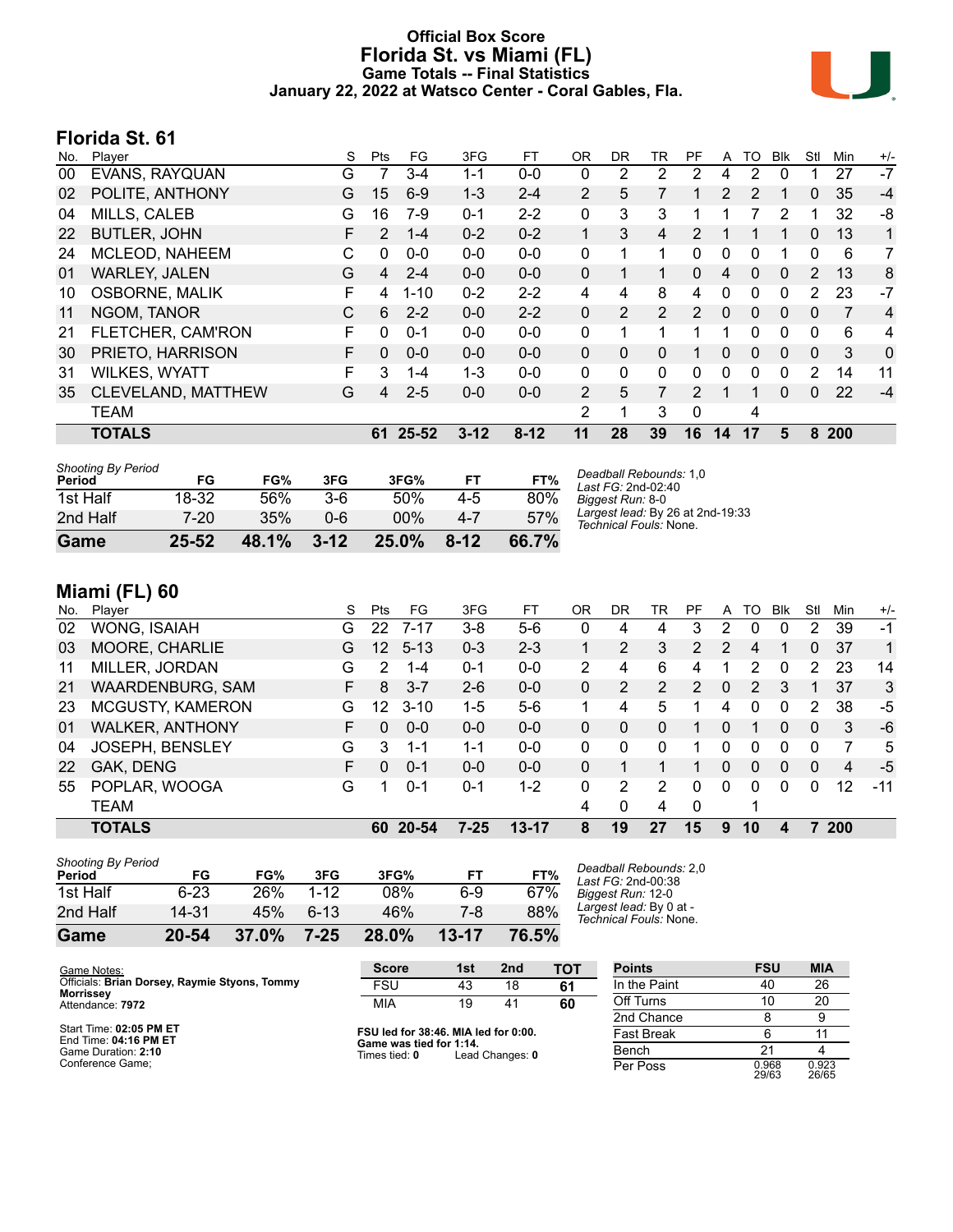#### **Official Box Score Florida St. vs Miami (FL) First Half Statistics Only January 22, 2022 at Watsco Center - Coral Gables, Fla.**



# **Florida St. 43**

| No. | Plaver                | S  | <b>Pts</b>     | <b>FG</b> | 3FG     | <b>FT</b> | <b>OR</b>      | <b>DR</b> | TR             | <b>PF</b>      | A        | TO           | <b>Blk</b>   | Stl          | <b>Min</b>     | $+/-$          |
|-----|-----------------------|----|----------------|-----------|---------|-----------|----------------|-----------|----------------|----------------|----------|--------------|--------------|--------------|----------------|----------------|
| 00  | <b>EVANS, RAYQUAN</b> | G  | 5              | $2 - 2$   | 1-1     | $0 - 0$   | 0              | 0         | 0              | 0              | 2        | 0            | 0            |              | 11             | 9              |
| 02  | POLITE, ANTHONY       | G  | 13             | $5 - 5$   | $1 - 1$ | $2 - 3$   |                | 3         | 4              |                | 2        | 0            | $\mathbf{0}$ | 0            | 16             | 20             |
| 04  | MILLS, CALEB          | G  | 8              | $4-6$     | $0 - 1$ | $0 - 0$   | 0              | 1         | 1              | 0              |          | 2            | 2            | $\Omega$     | 14             | 16             |
| 22  | <b>BUTLER, JOHN</b>   | F. | $\mathcal{P}$  | $1 - 3$   | $0 - 1$ | $0-0$     |                | 1         | $\overline{2}$ | 2              | 0        | 0            | $\mathbf{0}$ | 0            | $\overline{7}$ | 8              |
| 24  | MCLEOD, NAHEEM        | C  | 0              | $0 - 0$   | $0 - 0$ | $0 - 0$   | 0              | 1         | 1              | 0              | 0        | $\mathbf{0}$ |              | $\Omega$     | 6              | 7              |
| 01  | <b>WARLEY, JALEN</b>  | G  | $\overline{4}$ | $2 - 4$   | $0 - 0$ | $0 - 0$   | 0              | 1         | 1              | 0              | 4        | $\mathbf{0}$ | $\mathbf{0}$ | 2            | 9              | 15             |
| 10  | <b>OSBORNE, MALIK</b> | F  | 4              | $1 - 4$   | $0 - 0$ | $2 - 2$   | $\overline{2}$ | 3         | 5              | $\overline{2}$ | $\Omega$ | 0            | $\Omega$     | 2            | 10             | 13             |
| 11  | NGOM, TANOR           | С  | $\mathcal{P}$  | $1 - 1$   | $0 - 0$ | $0 - 0$   | 0              | $\Omega$  | $\mathbf{0}$   | $\overline{2}$ | $\Omega$ | $\mathbf{0}$ | $\mathbf{0}$ | $\mathbf{0}$ | 3              | 0              |
| 21  | FLETCHER, CAM'RON     | F. | 0              | $0 - 1$   | $0 - 0$ | $0 - 0$   | 0              | 1         | 1              | 1              | 1        | 0            | $\Omega$     | $\Omega$     | 6              | 4              |
| 30  | PRIETO, HARRISON      | F. | $\Omega$       | $0 - 0$   | $0 - 0$ | $0 - 0$   | $\Omega$       | 0         | $\mathbf{0}$   | 0              | 0        | $\mathbf{0}$ | $\Omega$     | $\mathbf{0}$ | 1              | $\overline{4}$ |
| 31  | <b>WILKES, WYATT</b>  | F  | 3              | $1 - 3$   | $1 - 2$ | $0 - 0$   | $\Omega$       | 0         | $\Omega$       | $\Omega$       | $\Omega$ | $\Omega$     | $\Omega$     | $\Omega$     | 7              | 12             |
| 35  | CLEVELAND, MATTHEW    | G  | 2              | $1 - 3$   | $0 - 0$ | $0 - 0$   | 0              | 3         | 3              |                |          | 0            | $\Omega$     | 0            | 10             | 12             |
|     | <b>TEAM</b>           |    |                |           |         |           | 0              | 1         |                | 0              |          | 0            |              |              |                |                |
|     | <b>TOTALS</b>         |    |                | 43 18-32  | 3-6     | $4 - 5$   | 4              | 15        | 19             | 9              | 11       | $\mathbf{2}$ | 3            | 5            | 100            |                |

| <b>Shooting By Period</b><br>Period | FG        | FG%   | 3FG      | 3FG%  |          | FT%   | Deadball Rebounds: 1,0<br>Last FG Half: FSU 2nd-02:40 |
|-------------------------------------|-----------|-------|----------|-------|----------|-------|-------------------------------------------------------|
| 1st Half                            | 18-32     | 56%   | $3-6$    | 50%   | 4-5      | 80%   |                                                       |
| Game                                | $25 - 52$ | 48.1% | $3 - 12$ | 25.0% | $8 - 12$ | 66.7% |                                                       |

**Miami (FL) 19**

| No. | Plaver                  | S. | <b>Pts</b>    | FG       | 3FG      | <b>FT</b> | <b>OR</b> | <b>DR</b> | TR | PF       | A           | TO | <b>B</b> lk  | Stl          | Min | $+/-$ |
|-----|-------------------------|----|---------------|----------|----------|-----------|-----------|-----------|----|----------|-------------|----|--------------|--------------|-----|-------|
| 02  | <b>WONG, ISAIAH</b>     | G  | 4             | $2-6$    | $0 - 3$  | $0 - 1$   | 0         | 4         | 4  |          | 0           | 0  | 0            | 0            | 19  | $-24$ |
| 03  | MOORE, CHARLIE          | G  | 4             | $2-6$    | $0 - 1$  | $0 - 0$   | 0         |           |    | 0        | $\mathbf 0$ | 3  | $\mathbf{0}$ | 0            | 18  | $-20$ |
| 11  | MILLER, JORDAN          | G  | $\mathcal{P}$ | $1 - 2$  | $0 - 1$  | $0-0$     | 2         | 0         | 2  | 2        | 0           |    | 0            | 0            |     | -8    |
| 21  | <b>WAARDENBURG, SAM</b> | F. | 3             | $1 - 3$  | $1 - 3$  | $0 - 0$   | 0         |           |    |          | 0           |    | 3            | 0            | 17  | $-20$ |
| 23  | MCGUSTY, KAMERON        | G  | 5             | $0 - 4$  | $0 - 3$  | $5-6$     | 0         | 2         | 2  | 0        |             | 0  | 0            | 0            | 20  | -24   |
| 01  | <b>WALKER, ANTHONY</b>  | F. | $\Omega$      | $0 - 0$  | $0 - 0$  | $0 - 0$   | 0         | 0         | 0  |          | 0           |    | $\Omega$     | $\mathbf{0}$ | 3   | -6    |
| 04  | JOSEPH, BENSLEY         | G  | 0             | $0 - 0$  | $0 - 0$  | $0-0$     | 0         | 0         | 0  | 0        | 0           | 0  | 0            | 0            | 2   | $-4$  |
| 22  | GAK, DENG               | F  | $\Omega$      | $0 - 1$  | $0 - 0$  | $0 - 0$   | 0         |           |    |          | 0           | 0  | 0            | $\Omega$     | 4   | $-5$  |
| 55  | POPLAR, WOOGA           | G  |               | $0 - 1$  | $0 - 1$  | $1 - 2$   | 0         | 2         | 2  | $\Omega$ | 0           | 0  | 0            | $\Omega$     | 9   | -9    |
|     | <b>TEAM</b>             |    |               |          |          |           | 2         | 0         | 2  | $\Omega$ |             |    |              |              |     |       |
|     | <b>TOTALS</b>           |    | 19            | $6 - 23$ | $1 - 12$ | $6-9$     | 4         | 11        | 15 | 6        | 1           | 7  | 3            | $\Omega$     | 100 |       |

| <b>Shooting By Period</b><br>Period | FG        | FG%        | 3FG      | 3FG%  |           | FT%   |
|-------------------------------------|-----------|------------|----------|-------|-----------|-------|
| 1st Half                            | $6 - 23$  | <b>26%</b> | $1 - 12$ | 08%   | հ-9       | 67%   |
| Game                                | $20 - 54$ | 37.0%      | $7-25$   | 28.0% | $13 - 17$ | 76.5% |

*Deadball Rebounds:* 2,0 *Last FG Half:* MIA 2nd-00:38

| Game Notes:                                                       | <b>Score</b> | 1st | 2nd            | <b>TOT</b> | <b>Points (This Period)</b> | <b>FSU</b>    | <b>MIA</b>    |
|-------------------------------------------------------------------|--------------|-----|----------------|------------|-----------------------------|---------------|---------------|
| Officials: Brian Dorsey, Raymie Styons, Tommy<br><b>Morrissey</b> | FSU          | 43  | 18             | 61         | In the Paint                | 26            | 10            |
| Attendance: 7972                                                  | MIA          | 19  | 4 <sup>1</sup> | 60         | Off Turns                   |               |               |
|                                                                   |              |     |                |            | 2nd Chance                  |               |               |
| Start Time: 02:05 PM ET<br>End Time: 04:16 PM ET                  |              |     |                |            | <b>Fast Break</b>           |               |               |
| Game Duration: 2:10                                               |              |     |                |            | Bench                       | 15            |               |
| Conference Game:                                                  |              |     |                |            | Per Poss                    | .344<br>20/32 | 0.633<br>9/30 |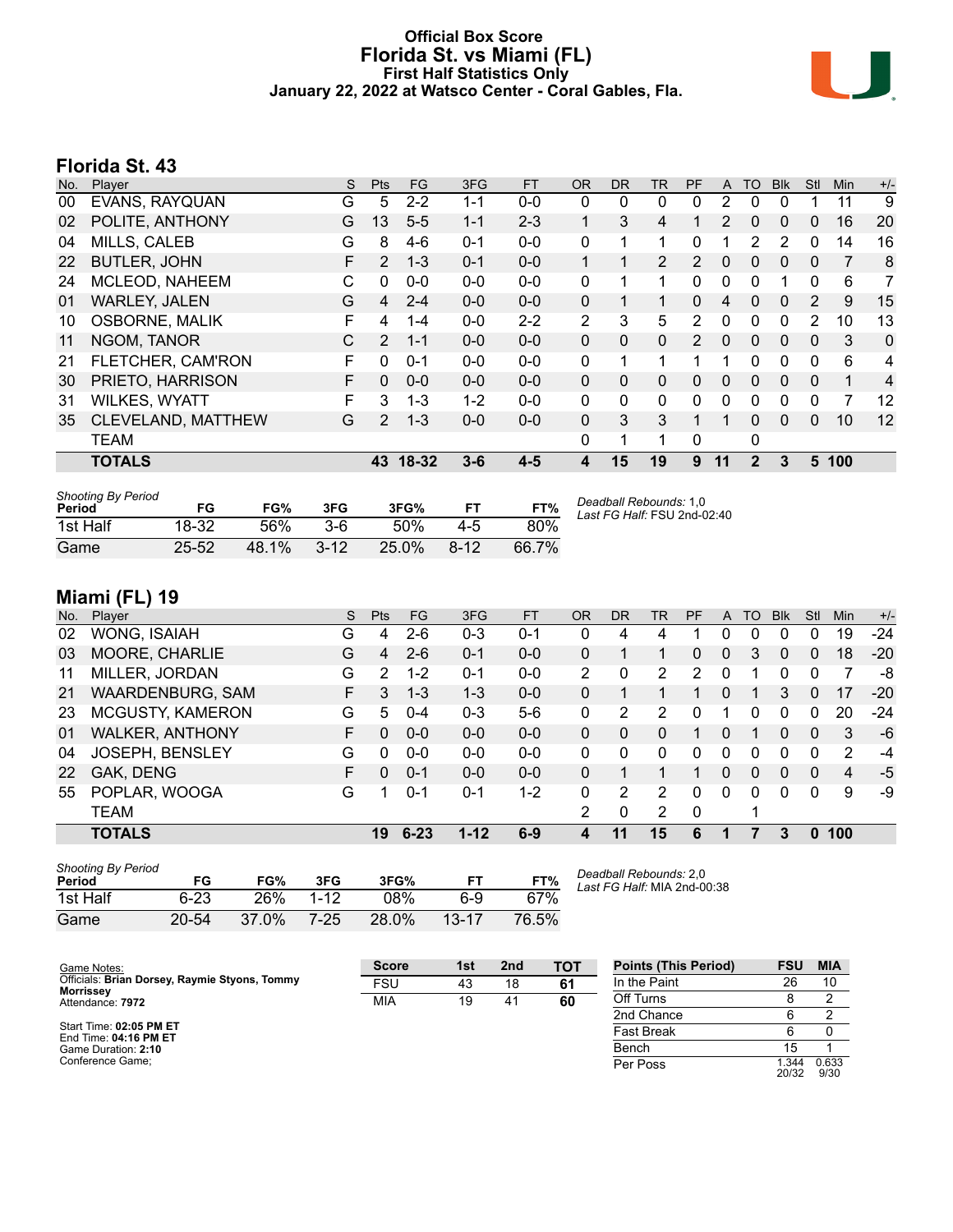#### **Official Play-By-Play Florida St. vs Miami (FL) First Half January 22, 2022 at Watsco Center - Coral Gables, Fla.**



#### **Period 1**

<mark>Startersː</mark><br>Florida St.: 0 EVANS,RAYQUAN (G); 2 POLITE,ANTHONY (G); 4 MILLS,CALEB (G); 22 BUTLER,JOHN (F); 24 MCLEOD,NAHEEM (C);<br>**Miami (FL)**: 2 WONG,ISAIAH (G); 3 MOORE,CHARLIE (G); 11 MILLER,JORDAN (G); 21 WAARDENBURG,SA

| Time           | <b>VISITORS: Florida St.</b>                             | <b>Score</b> | <b>Margin</b>  | HOME: Miami (FL)                                      |
|----------------|----------------------------------------------------------|--------------|----------------|-------------------------------------------------------|
| 19:39          | TURNOVER (BADPASS) by MILLS, CALEB                       |              |                |                                                       |
| 19:25          |                                                          |              |                | MISSED 3PTR by MOORE, CHARLIE                         |
| 19:21          |                                                          |              |                | REBOUND (OFF) by MILLER, JORDAN                       |
| 19:13<br>19:09 | REBOUND (DEF) by MILLS, CALEB                            |              |                | MISSED 3PTR by WAARDENBURG, SAM                       |
| 18:46          | GOOD! 3PTR by EVANS, RAYQUAN                             | $0 - 3$      | V <sub>3</sub> |                                                       |
| 18:46          | ASSIST by POLITE, ANTHONY                                |              |                |                                                       |
| 18:22          |                                                          |              |                | MISSED LAYUP by MCGUSTY, KAMERON                      |
| 18:22          | BLOCK by MCLEOD, NAHEEM                                  |              |                |                                                       |
| 18:18          | REBOUND (DEF) by MCLEOD, NAHEEM                          |              |                |                                                       |
| 18:14          | GOOD! LAYUP by MILLS, CALEB [FB]                         | $0-5$        | V <sub>5</sub> |                                                       |
| 18:06          |                                                          | $2 - 5$      | $V_3$          | GOOD! LAYUP by MOORE, CHARLIE                         |
| 17:50          |                                                          |              |                | FOUL (PERSONAL) by WAARDENBURG, SAM                   |
| 17:38<br>17:38 | GOOD! FT by POLITE, ANTHONY                              | $2 - 6$      | V <sub>4</sub> | FOUL (PERSONAL) by WONG, ISAIAH                       |
| 17:37          | MISSED FT by POLITE, ANTHONY                             |              |                |                                                       |
| 17:35          |                                                          |              |                | REBOUND (DEF) by WONG, ISAIAH                         |
| 17:28          |                                                          |              |                | MISSED LAYUP by MOORE, CHARLIE                        |
| 17:25          |                                                          |              |                | REBOUND (OFF) by MILLER, JORDAN                       |
| 17:25          |                                                          | $4 - 6$      | V <sub>2</sub> | GOOD! DUNK by MILLER, JORDAN                          |
| 17:01          | GOOD! LAYUP by POLITE, ANTHONY                           | $4 - 8$      | V <sub>4</sub> |                                                       |
| 17:01          | ASSIST by EVANS, RAYQUAN                                 |              |                |                                                       |
| 16:26          |                                                          |              |                | MISSED 3PTR by MILLER, JORDAN                         |
| 16:26          | BLOCK by MILLS, CALEB                                    |              |                |                                                       |
| 16:26<br>16:26 |                                                          |              |                | REBOUND (OFF) by TEAM<br>TURNOVER (SHOTCLOCK) by TEAM |
| 16:26          | SUB OUT: EVANS, RAYQUAN                                  |              |                |                                                       |
| 16:26          | SUB OUT: BUTLER, JOHN                                    |              |                |                                                       |
| 16:26          | SUB OUT: MCLEOD, NAHEEM                                  |              |                |                                                       |
| 16:26          | SUB IN: WARLEY, JALEN                                    |              |                |                                                       |
| 16:26          | SUB IN: OSBORNE, MALIK                                   |              |                |                                                       |
| 16:26          | SUB IN: WILKES, WYATT                                    |              |                |                                                       |
| 16:04          | TURNOVER (BADPASS) by MILLS, CALEB                       |              |                |                                                       |
| 15:47          |                                                          | $6 - 8$      | V <sub>2</sub> | GOOD! JUMPER by WONG, ISAIAH [PNT]                    |
| 15:27          |                                                          |              |                | FOUL (PERSONAL) by MILLER, JORDAN                     |
| 15:27          |                                                          |              |                |                                                       |
| 15:27<br>15:27 | SUB OUT: POLITE, ANTHONY                                 |              |                |                                                       |
| 15:27          | SUB IN: CLEVELAND, MATTHEW<br>GOOD! FT by OSBORNE, MALIK | $6-9$        | $V_3$          |                                                       |
| 15:27          | GOOD! FT by OSBORNE, MALIK                               | $6 - 10$     | V <sub>4</sub> |                                                       |
| 15:10          |                                                          |              |                | TURNOVER (BADPASS) by MOORE, CHARLIE                  |
| 15:10          |                                                          |              |                | SUB OUT: WAARDENBURG, SAM                             |
| 15:10          |                                                          |              |                | SUB IN: WALKER, ANTHONY                               |
| 14:55          |                                                          |              |                | FOUL (PERSONAL) by WALKER, ANTHONY                    |
| 14:47          | MISSED 3PTR by WILKES, WYATT                             |              |                |                                                       |
| 14:43          | REBOUND (OFF) by OSBORNE, MALIK                          |              |                |                                                       |
| 14:33          | MISSED LAYUP by MILLS, CALEB                             |              |                |                                                       |
| 14:28<br>14:11 | FOUL (PERSONAL) by CLEVELAND, MATTHEW                    |              |                | REBOUND (DEF) by WONG, ISAIAH                         |
| 14:11          |                                                          |              |                | SUB OUT: MOORE, CHARLIE                               |
| 14:11          |                                                          |              |                | SUB IN: JOSEPH, BENSLEY                               |
| 14:11          | SUB OUT: MILLS, CALEB                                    |              |                |                                                       |
| 14:11          | SUB IN: POLITE, ANTHONY                                  |              |                |                                                       |
| 14:06          |                                                          |              |                | TURNOVER (BADPASS) by MILLER, JORDAN                  |
| 14:06          | STEAL by OSBORNE, MALIK                                  |              |                |                                                       |
| 13:46          | GOOD! LAYUP by WARLEY, JALEN                             | $6 - 12$     | $V_6$          |                                                       |
| 13:28          |                                                          |              |                | TURNOVER (LOSTBALL) by WALKER, ANTHONY                |
| 13:28          | STEAL by WARLEY, JALEN                                   |              |                |                                                       |
| 13:26          | GOOD! DUNK by WARLEY, JALEN [FB]                         | $6 - 14$     | V8             |                                                       |
| 13:26          |                                                          |              |                | TIMEOUT 30SEC                                         |
| 13:26<br>13:26 | SUB OUT: WARLEY, JALEN<br>SUB IN: EVANS, RAYQUAN         |              |                |                                                       |
| 13:07          |                                                          |              |                | MISSED 3PTR by MCGUSTY, KAMERON                       |
| 13:03          | REBOUND (DEF) by OSBORNE, MALIK                          |              |                |                                                       |
| 12:50          |                                                          |              |                | FOUL (PERSONAL) by MILLER, JORDAN                     |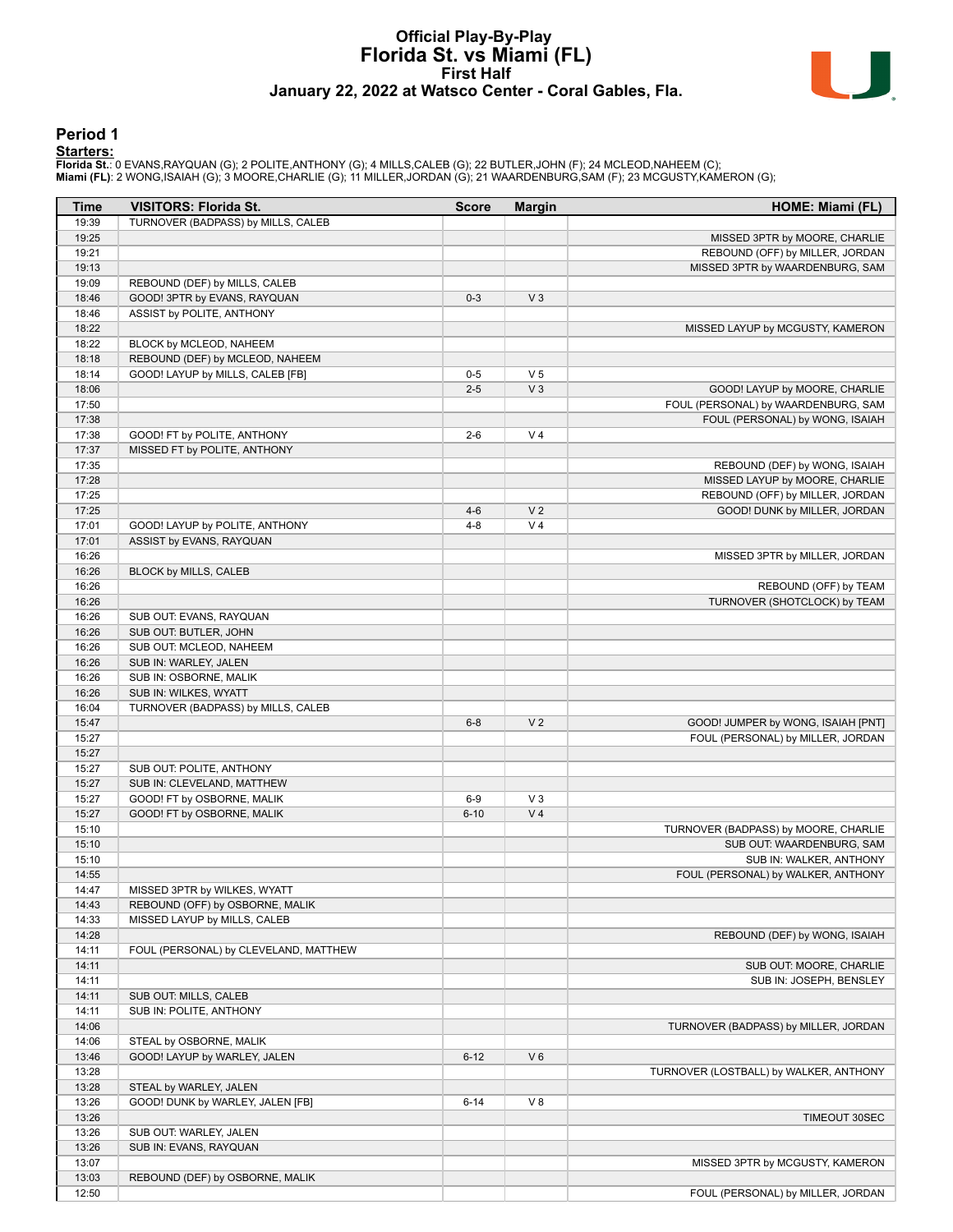| <b>Time</b>    | <b>VISITORS: Florida St.</b>                                               | <b>Score</b> | <b>Margin</b>   | HOME: Miami (FL)                        |
|----------------|----------------------------------------------------------------------------|--------------|-----------------|-----------------------------------------|
| 12:50          |                                                                            |              |                 | SUB OUT: MILLER, JORDAN                 |
| 12:50          |                                                                            |              |                 | SUB IN: WAARDENBURG, SAM                |
| 12:50          | SUB OUT: OSBORNE, MALIK                                                    |              |                 |                                         |
| 12:50          | SUB IN: NGOM, TANOR                                                        |              |                 |                                         |
| 12:39<br>12:39 |                                                                            |              |                 | SUB OUT: JOSEPH, BENSLEY                |
| 12:32          | MISSED JUMPER by WILKES, WYATT                                             |              |                 | SUB IN: MOORE, CHARLIE                  |
| 12:27          |                                                                            |              |                 | REBOUND (DEF) by WONG, ISAIAH           |
| 12:24          |                                                                            |              |                 | MISSED JUMPER by WONG, ISAIAH           |
| 12:19          | REBOUND (DEF) by CLEVELAND, MATTHEW                                        |              |                 |                                         |
| 12:04          | GOOD! DUNK by NGOM, TANOR                                                  | $6 - 16$     | $V$ 10          |                                         |
| 11:56          | FOUL (PERSONAL) by NGOM, TANOR                                             |              |                 |                                         |
| 11:56          |                                                                            |              |                 |                                         |
| 11:56          |                                                                            |              |                 | SUB OUT: WALKER, ANTHONY                |
| 11:56          |                                                                            |              |                 | SUB IN: POPLAR, WOOGA                   |
| 11:49          |                                                                            |              |                 | MISSED 3PTR by MCGUSTY, KAMERON         |
| 11:44<br>11:29 | REBOUND (DEF) by CLEVELAND, MATTHEW<br>MISSED JUMPER by CLEVELAND, MATTHEW |              |                 |                                         |
| 11:26          |                                                                            |              |                 | REBOUND (DEF) by WAARDENBURG, SAM       |
| 11:13          | FOUL (PERSONAL) by POLITE, ANTHONY                                         |              |                 |                                         |
| 11:13          | SUB OUT: NGOM, TANOR                                                       |              |                 |                                         |
| 11:13          | SUB OUT: WILKES, WYATT                                                     |              |                 |                                         |
| 11:13          | SUB OUT: CLEVELAND, MATTHEW                                                |              |                 |                                         |
| 11:13          | SUB IN: MILLS, CALEB                                                       |              |                 |                                         |
| 11:13          | SUB IN: OSBORNE, MALIK                                                     |              |                 |                                         |
| 11:13          | SUB IN: BUTLER, JOHN                                                       |              |                 |                                         |
| 11:02          | FOUL (PERSONAL) by BUTLER, JOHN                                            |              |                 |                                         |
| 11:02          |                                                                            |              |                 | MISSED FT by MCGUSTY, KAMERON           |
| 11:02<br>11:02 | SUB OUT: EVANS, RAYQUAN                                                    |              |                 | REBOUND (OFF) by TEAM                   |
| 11:02          | SUB IN: WARLEY, JALEN                                                      |              |                 |                                         |
| 11:02          |                                                                            | $7 - 16$     | V <sub>9</sub>  | GOOD! FT by MCGUSTY, KAMERON            |
| 10:40          | MISSED 3PTR by BUTLER, JOHN                                                |              |                 |                                         |
| 10:36          |                                                                            |              |                 | REBOUND (DEF) by POPLAR, WOOGA          |
| 10:30          | FOUL (PERSONAL) by OSBORNE, MALIK                                          |              |                 |                                         |
| 10:24          |                                                                            |              |                 | MISSED LAYUP by MOORE, CHARLIE          |
| 10:21          | REBOUND (DEF) by POLITE, ANTHONY                                           |              |                 |                                         |
| 10:05          | GOOD! JUMPER by MILLS, CALEB                                               | $7 - 18$     | V <sub>11</sub> |                                         |
| 10:05          | ASSIST by WARLEY, JALEN                                                    |              |                 |                                         |
| 09:53          |                                                                            |              |                 | TURNOVER (LOSTBALL) by WAARDENBURG, SAM |
| 09:53<br>09:37 | STEAL by WARLEY, JALEN                                                     |              |                 |                                         |
| 09:37          | MISSED LAYUP by BUTLER, JOHN                                               |              |                 | BLOCK by WAARDENBURG, SAM               |
| 09:33          |                                                                            |              |                 | REBOUND (DEF) by POPLAR, WOOGA          |
| 09:18          |                                                                            |              |                 | MISSED 3PTR by WONG, ISAIAH             |
| 09:13          | REBOUND (DEF) by BUTLER, JOHN                                              |              |                 |                                         |
| 09:08          | MISSED LAYUP by WARLEY, JALEN                                              |              |                 |                                         |
| 09:05          |                                                                            |              |                 | REBOUND (DEF) by MCGUSTY, KAMERON       |
| 09:02          |                                                                            |              |                 | MISSED LAYUP by MOORE, CHARLIE          |
| 09:02          | BLOCK by MILLS, CALEB                                                      |              |                 |                                         |
| 09:02          |                                                                            |              |                 | REBOUND (OFF) by TEAM                   |
| 09:02          | SUB OUT: POLITE, ANTHONY                                                   |              |                 |                                         |
| 09:02<br>08:54 | SUB IN: CLEVELAND, MATTHEW                                                 |              |                 | MISSED 3PTR by POPLAR, WOOGA            |
| 08:50          | REBOUND (DEF) by OSBORNE, MALIK                                            |              |                 |                                         |
| 08:42          | MISSED LAYUP by OSBORNE, MALIK                                             |              |                 |                                         |
| 08:38          | REBOUND (OFF) by BUTLER, JOHN                                              |              |                 |                                         |
| 08:38          | GOOD! DUNK by BUTLER, JOHN                                                 | $7 - 20$     | V <sub>13</sub> |                                         |
| 08:19          |                                                                            |              |                 | TURNOVER (LOSTBALL) by MOORE, CHARLIE   |
| 08:19          | STEAL by OSBORNE, MALIK                                                    |              |                 |                                         |
| 08:12          | GOOD! LAYUP by CLEVELAND, MATTHEW [FB]                                     | $7 - 22$     | V <sub>15</sub> |                                         |
| 08:12          | ASSIST by WARLEY, JALEN                                                    |              |                 |                                         |
| 08:09          |                                                                            |              |                 | TIMEOUT 30SEC                           |
| 08:09          |                                                                            |              |                 |                                         |
| 08:09<br>08:09 | SUB OUT: WARLEY, JALEN<br>SUB OUT: OSBORNE, MALIK                          |              |                 |                                         |
| 08:09          | SUB IN: EVANS, RAYQUAN                                                     |              |                 |                                         |
| 08:09          | SUB IN: NGOM, TANOR                                                        |              |                 |                                         |
| 07:49          | FOUL (PERSONAL) by BUTLER, JOHN                                            |              |                 |                                         |
| 07:49          |                                                                            | $8 - 22$     | $V$ 14          | GOOD! FT by POPLAR, WOOGA               |
| 07:49          | SUB OUT: BUTLER, JOHN                                                      |              |                 |                                         |
| 07:49          | SUB IN: FLETCHER, CAM'RON                                                  |              |                 |                                         |
| 07:49          |                                                                            |              |                 | MISSED FT by POPLAR, WOOGA              |
| 07:46          | REBOUND (DEF) by CLEVELAND, MATTHEW                                        |              |                 |                                         |
| 07:41          | MISSED 3PTR by MILLS, CALEB                                                |              |                 |                                         |
| 07:38          |                                                                            |              |                 | REBOUND (DEF) by WONG, ISAIAH           |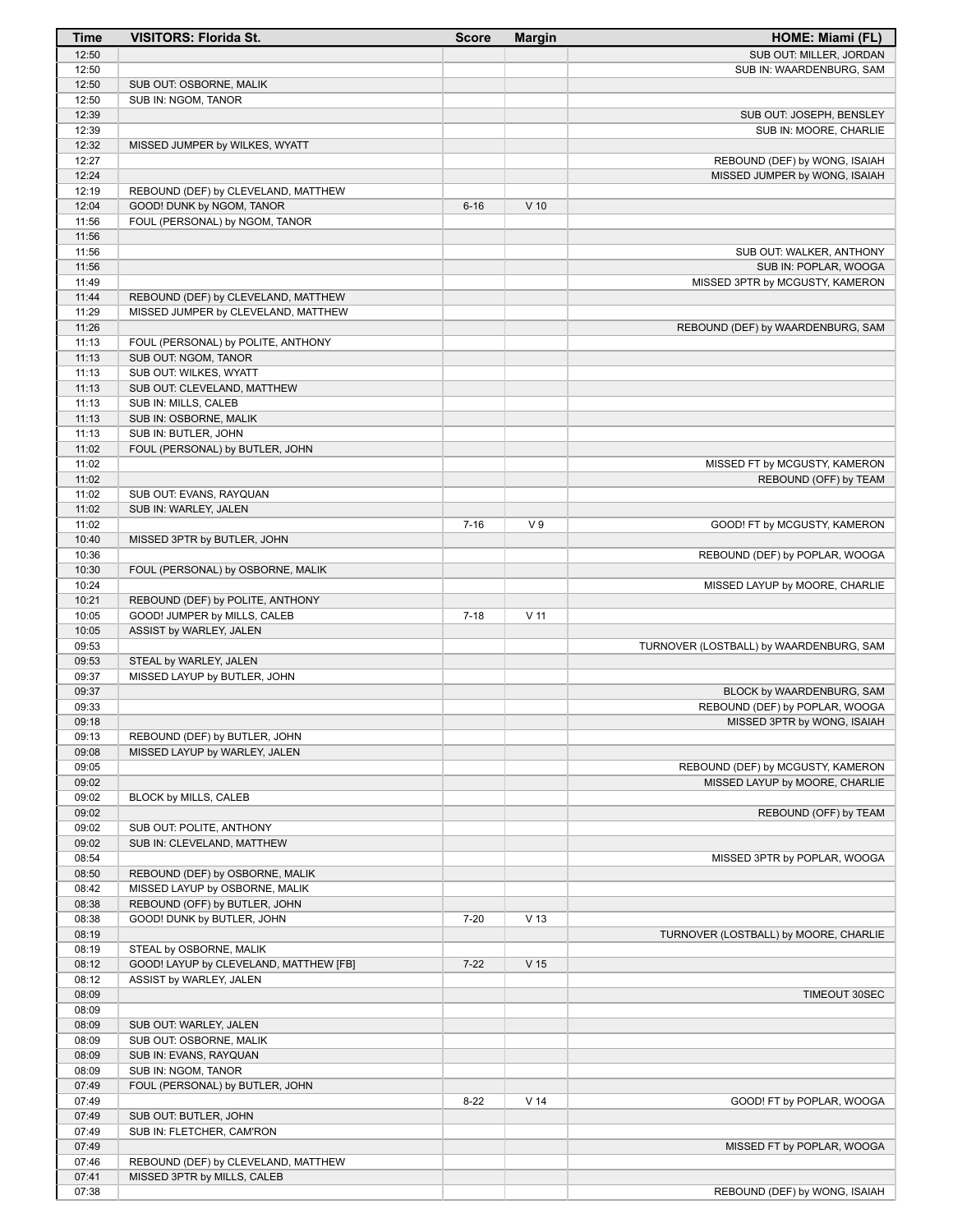| Time           | <b>VISITORS: Florida St.</b>         | <b>Score</b> | <b>Margin</b>   | HOME: Miami (FL)                      |
|----------------|--------------------------------------|--------------|-----------------|---------------------------------------|
| 07:28          |                                      | $11 - 22$    | $V$ 11          | GOOD! 3PTR by WAARDENBURG, SAM        |
| 07:28          |                                      |              |                 | ASSIST by MCGUSTY, KAMERON            |
| 07:00          | GOOD! LAYUP by MILLS, CALEB          | $11 - 24$    | V <sub>13</sub> |                                       |
| 07:00          | ASSIST by CLEVELAND, MATTHEW         |              |                 |                                       |
| 06:43          | FOUL (PERSONAL) by NGOM, TANOR       |              |                 |                                       |
| 06:41<br>06:38 | REBOUND (DEF) by OSBORNE, MALIK      |              |                 | MISSED FT by WONG, ISAIAH             |
| 06:37          | SUB OUT: MILLS, CALEB                |              |                 |                                       |
| 06:37          | SUB OUT: NGOM, TANOR                 |              |                 |                                       |
| 06:37          | SUB IN: POLITE, ANTHONY              |              |                 |                                       |
| 06:37          | SUB IN: OSBORNE, MALIK               |              |                 |                                       |
| 06:15          | MISSED JUMPER by CLEVELAND, MATTHEW  |              |                 |                                       |
| 06:06          |                                      |              |                 | REBOUND (DEF) by MCGUSTY, KAMERON     |
| 06:05          |                                      |              |                 | MISSED 3PTR by WAARDENBURG, SAM       |
| 06:02          | REBOUND (DEF) by POLITE, ANTHONY     |              |                 |                                       |
| 05:43          | MISSED LAYUP by FLETCHER, CAM'RON    |              |                 |                                       |
| 05:43          |                                      |              |                 | BLOCK by WAARDENBURG, SAM             |
| 05:39          |                                      |              |                 | REBOUND (DEF) by MOORE, CHARLIE       |
| 05:37          |                                      |              |                 | TURNOVER (LOSTBALL) by MOORE, CHARLIE |
| 05:37          | STEAL by EVANS, RAYQUAN              |              |                 |                                       |
| 05:33          | MISSED JUMPER by OSBORNE, MALIK      |              |                 |                                       |
| 05:33          |                                      |              |                 | BLOCK by WAARDENBURG, SAM             |
| 05:27          | REBOUND (OFF) by OSBORNE, MALIK      |              |                 |                                       |
| 05:26          | GOOD! LAYUP by EVANS, RAYQUAN        | $11 - 26$    | V <sub>15</sub> |                                       |
| 05:26<br>05:06 | ASSIST by POLITE, ANTHONY            |              |                 |                                       |
| 05:03          | REBOUND (DEF) by FLETCHER, CAM'RON   |              |                 | MISSED 3PTR by WONG, ISAIAH           |
| 04:40          | TIMEOUT 30SEC                        |              |                 |                                       |
| 04:40          |                                      |              |                 | SUB OUT: WONG, ISAIAH                 |
| 04:40          |                                      |              |                 | SUB OUT: WAARDENBURG, SAM             |
| 04:40          |                                      |              |                 | SUB IN: JOSEPH, BENSLEY               |
| 04:40          |                                      |              |                 | SUB IN: GAK, DENG                     |
| 04:40          | SUB OUT: EVANS, RAYQUAN              |              |                 |                                       |
| 04:40          | SUB IN: WARLEY, JALEN                |              |                 |                                       |
| 04:34          | MISSED JUMPER by OSBORNE, MALIK      |              |                 |                                       |
| 04:31          | REBOUND (OFF) by POLITE, ANTHONY     |              |                 |                                       |
| 04:29          | GOOD! JUMPER by POLITE, ANTHONY      | $11 - 28$    | V 17            |                                       |
| 04:09          | FOUL (PERSONAL) by FLETCHER, CAM'RON |              |                 |                                       |
| 04:09          |                                      | $12 - 28$    | V <sub>16</sub> | GOOD! FT by MCGUSTY, KAMERON          |
| 04:09          |                                      | 13-28        | V <sub>15</sub> | GOOD! FT by MCGUSTY, KAMERON          |
| 04:09          | SUB OUT: OSBORNE, MALIK              |              |                 |                                       |
| 04:09<br>03:52 | SUB IN: MCLEOD, NAHEEM               |              |                 |                                       |
| 03:52          | MISSED LAYUP by WARLEY, JALEN        |              |                 | SUB OUT: JOSEPH, BENSLEY              |
| 03:52          |                                      |              |                 | SUB OUT: POPLAR, WOOGA                |
| 03:52          |                                      |              |                 | SUB IN: WONG, ISAIAH                  |
| 03:52          |                                      |              |                 | SUB IN: WAARDENBURG, SAM              |
| 03:52          | SUB OUT: WARLEY, JALEN               |              |                 |                                       |
| 03:52          | SUB OUT: CLEVELAND, MATTHEW          |              |                 |                                       |
| 03:52          | SUB IN: EVANS, RAYQUAN               |              |                 |                                       |
| 03:52          | SUB IN: MILLS, CALEB                 |              |                 |                                       |
| 03:44          |                                      |              |                 | REBOUND (DEF) by GAK, DENG            |
| 03:44          |                                      |              |                 |                                       |
| 03:28          |                                      | 15-28        | V <sub>13</sub> | GOOD! JUMPER by MOORE, CHARLIE [PNT]  |
| 03:03          | GOOD! 3PTR by POLITE, ANTHONY        | $15-31$      | $V$ 16          |                                       |
| 03:03          | ASSIST by EVANS, RAYQUAN             |              |                 |                                       |
| 02:39          |                                      |              |                 | MISSED LAYUP by GAK, DENG             |
| 02:35          | REBOUND (DEF) by POLITE, ANTHONY     |              |                 |                                       |
| 02:26<br>02:26 | GOOD! JUMPER by MILLS, CALEB         | 15-33        | V <sub>18</sub> |                                       |
| 02:03          | ASSIST by FLETCHER, CAM'RON          | $17 - 33$    | $V$ 16          | GOOD! LAYUP by WONG, ISAIAH           |
| 01:50          | GOOD! LAYUP by POLITE, ANTHONY [PNT] | 17-35        | V <sub>18</sub> |                                       |
| 01:50          |                                      |              |                 | FOUL (PERSONAL) by GAK, DENG          |
| 01:50          | SUB OUT: FLETCHER, CAM'RON           |              |                 |                                       |
| 01:50          | SUB OUT: MCLEOD, NAHEEM              |              |                 |                                       |
| 01:50          | SUB OUT: EVANS, RAYQUAN              |              |                 |                                       |
| 01:50          | SUB IN: WARLEY, JALEN                |              |                 |                                       |
| 01:50          | SUB IN: OSBORNE, MALIK               |              |                 |                                       |
| 01:50          | SUB IN: WILKES, WYATT                |              |                 |                                       |
| 01:50          | GOOD! FT by POLITE, ANTHONY          | 17-36        | V 19            |                                       |
| 01:32          |                                      |              |                 | MISSED 3PTR by MCGUSTY, KAMERON       |
| 01:31          | REBOUND (DEF) by TEAM                |              |                 |                                       |
| 01:14          | GOOD! DUNK by OSBORNE, MALIK         | 17-38        | V <sub>21</sub> |                                       |
| 01:14          | ASSIST by MILLS, CALEB               |              |                 |                                       |
| 00:57          | FOUL (PERSONAL) by OSBORNE, MALIK    |              |                 |                                       |
| 00:57          |                                      | 18-38        | V <sub>20</sub> | GOOD! FT by MCGUSTY, KAMERON          |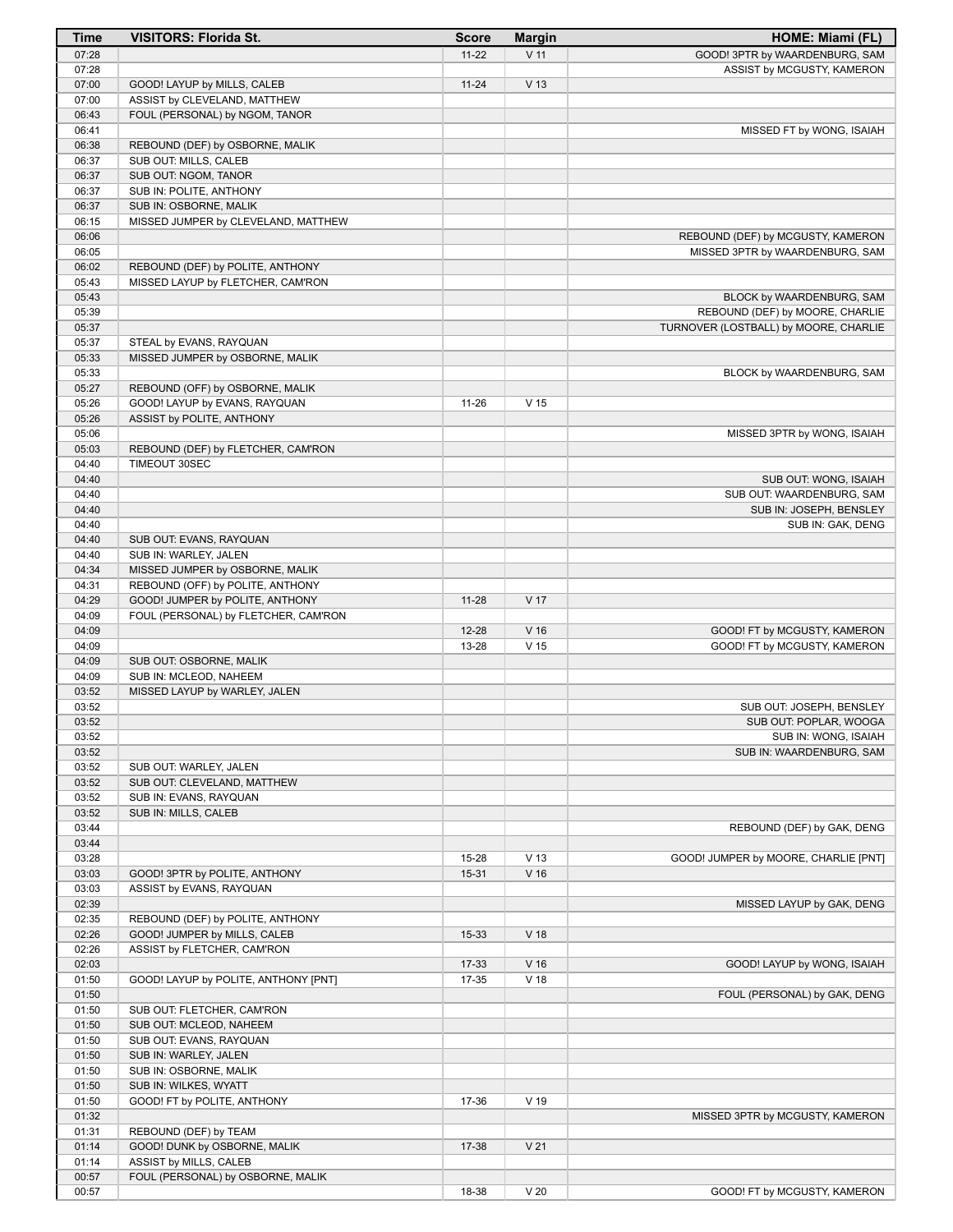| <b>Time</b> | <b>VISITORS: Florida St.</b>   | <b>Score</b> | <b>Margin</b>   | HOME: Miami (FL)             |
|-------------|--------------------------------|--------------|-----------------|------------------------------|
| 00:57       |                                |              |                 | SUB OUT: GAK, DENG           |
| 00:57       |                                |              |                 | SUB IN: POPLAR, WOOGA        |
| 00:57       | SUB OUT: OSBORNE, MALIK        |              |                 |                              |
| 00:57       | SUB IN: PRIETO, HARRISON       |              |                 |                              |
| 00:57       |                                | 19-38        | V <sub>19</sub> | GOOD! FT by MCGUSTY, KAMERON |
| 00:43       | GOOD! LAYUP by POLITE, ANTHONY | 19-40        | V <sub>21</sub> |                              |
| 00:43       | ASSIST by WARLEY, JALEN        |              |                 |                              |
| 00:13       |                                |              |                 | MISSED 3PTR by WONG, ISAIAH  |
| 00:09       | REBOUND (DEF) by WARLEY, JALEN |              |                 |                              |
| 00:00       | GOOD! 3PTR by WILKES, WYATT    | 19-43        | V <sub>24</sub> |                              |
| 00:00       | ASSIST by WARLEY, JALEN        |              |                 |                              |

# **Florida St. 43, Miami (FL) 19**

| <b>Points (This Period)</b> | <b>FSU</b>     | <b>MIA</b>    |
|-----------------------------|----------------|---------------|
| In the Paint                | 26             | 10            |
| Off Turns                   |                |               |
| 2nd Chance                  |                |               |
| <b>Fast Break</b>           |                |               |
| Bench                       | 15             |               |
| Per Poss                    | 1.344<br>20/32 | 0.633<br>9/30 |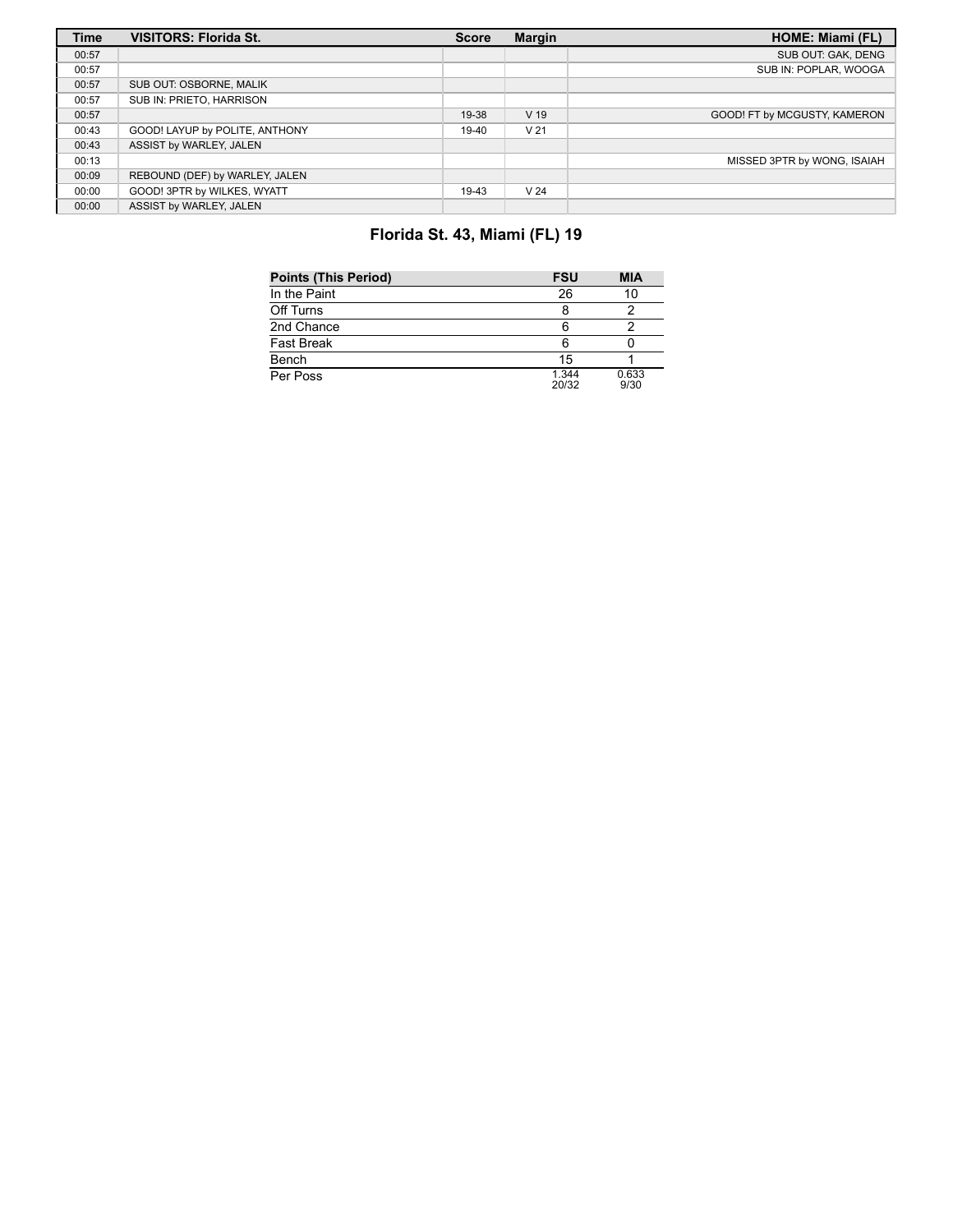### **Official Box Score Florida St. vs Miami (FL) Second Half Statistics Only January 22, 2022 at Watsco Center - Coral Gables, Fla.**



# **Florida St. 18**

| No. | Player                | S | <b>Pts</b>     | FG.      | 3FG     | <b>FT</b> | <b>OR</b>      | D <sub>R</sub> | TR             | <b>PF</b>     | A | TO       | <b>B</b> lk  | Stl      | <b>Min</b> | $+/-$          |
|-----|-----------------------|---|----------------|----------|---------|-----------|----------------|----------------|----------------|---------------|---|----------|--------------|----------|------------|----------------|
| 00  | <b>EVANS, RAYQUAN</b> | G | $\overline{2}$ | $1 - 2$  | $0 - 0$ | $0 - 0$   | 0              | 2              | 2              | 2             | 2 | 2        | $\Omega$     | 0        | 16         | $-16$          |
| 02  | POLITE, ANTHONY       | G | $\overline{2}$ | $1 - 4$  | $0 - 2$ | $0 - 1$   | 1              | 2              | 3              | $\Omega$      | 0 | 2        |              | 0        | 18         | -24            |
| 04  | <b>MILLS, CALEB</b>   | G | 8              | $3-3$    | $0 - 0$ | $2 - 2$   | 0              | 2              | $\overline{2}$ | 1             | 0 | 5        | $\Omega$     | 1        | 18         | -24            |
| 22  | <b>BUTLER, JOHN</b>   | F | $\Omega$       | $0 - 1$  | $0 - 1$ | $0 - 2$   | 0              | 2              | 2              | $\Omega$      |   |          |              | 0        | 6          | $-7$           |
| 24  | MCLEOD, NAHEEM        | С | 0              | $0 - 0$  | $0 - 0$ | $0 - 0$   | 0              | 0              | $\mathbf{0}$   | $\Omega$      | 0 | 0        | $\Omega$     | 0        | 0          | -23            |
| 01  | <b>WARLEY, JALEN</b>  | G | $\Omega$       | $0 - 0$  | $0 - 0$ | $0 - 0$   | 0              | 0              | $\Omega$       | $\Omega$      | 0 | $\Omega$ | $\Omega$     | 0        | 4          | $-7$           |
| 10  | <b>OSBORNE, MALIK</b> | F | 0              | $0 - 6$  | $0 - 2$ | $0 - 0$   | $\overline{2}$ | 1              | 3              | $\mathcal{P}$ | 0 | 0        | 0            | $\Omega$ | 13         | $-20$          |
| 11  | NGOM, TANOR           | C | 4              | $1 - 1$  | $0 - 0$ | $2 - 2$   | 0              | 2              | $\overline{2}$ | $\Omega$      | 0 | $\Omega$ | 0            | $\Omega$ | 4          | $\overline{4}$ |
| 21  | FLETCHER, CAM'RON     | F | 0              | $0 - 0$  | $0 - 0$ | $0 - 0$   | 0              | $\Omega$       | $\Omega$       | $\Omega$      | 0 | $\Omega$ | 0            | $\Omega$ | $\Omega$   | 0              |
| 30  | PRIETO, HARRISON      | F | $\Omega$       | $0 - 0$  | $0 - 0$ | $0 - 0$   | $\Omega$       | $\Omega$       | $\Omega$       | 1             | 0 | $\Omega$ | 0            | $\Omega$ | 2          | $-4$           |
| 31  | <b>WILKES, WYATT</b>  | F | 0              | $0 - 1$  | $0 - 1$ | $0 - 0$   | 0              | $\Omega$       | $\Omega$       | 0             | 0 | $\Omega$ | 0            | 2        | 7          | -1             |
| 35  | CLEVELAND, MATTHEW    | G | $\overline{2}$ | $1 - 2$  | $0 - 0$ | $0 - 0$   | 2              | 2              | 4              | 1             | 0 |          | $\Omega$     | $\Omega$ | 12         | $-16$          |
|     | <b>TEAM</b>           |   |                |          |         |           | 2              | 0              | 2              | $\Omega$      |   | 4        |              |          |            |                |
|     | <b>TOTALS</b>         |   | 18             | $7 - 20$ | $0 - 6$ | 4-7       |                | 13             | 20             |               | 3 | 15       | $\mathbf{2}$ | 3        | 100        |                |

| <b>Shooting By Period</b><br>Period | FG        | FG%   | 3FG      | 3FG%   |          | FT%   | Deadball Rebounds: 1,0<br>Last FG Half: FSU - |
|-------------------------------------|-----------|-------|----------|--------|----------|-------|-----------------------------------------------|
| 2nd Half                            | 7-20      | 35%   | 0-6      | $00\%$ | $4 - 7$  | 57%   |                                               |
| Game                                | $25 - 52$ | 48.1% | $3 - 12$ | 25.0%  | $8 - 12$ | 66.7% |                                               |

# **Miami (FL) 41**

|     | ----- 1- -- 1           |    |            |           |          |           |           |           |                |    |              |              |              |              |              |              |
|-----|-------------------------|----|------------|-----------|----------|-----------|-----------|-----------|----------------|----|--------------|--------------|--------------|--------------|--------------|--------------|
| No. | Player                  | S  | <b>Pts</b> | <b>FG</b> | 3FG      | <b>FT</b> | <b>OR</b> | <b>DR</b> | <b>TR</b>      | PF | A            | TO           | <b>Blk</b>   | Stl          | Min          | $+/-$        |
| 02  | <b>WONG, ISAIAH</b>     | G  | 18         | $5 - 11$  | 3-5      | $5 - 5$   | 0         | 0         | 0              | 2  | 2            | 0            | 0            | 2            | 20           | 23           |
| 03  | MOORE, CHARLIE          | G  | 8          | $3 - 7$   | $0 - 2$  | $2 - 3$   |           | 1         | $\overline{2}$ | 2  | 2            |              | 1            | $\Omega$     | 19           | 20           |
| 11  | MILLER, JORDAN          | G  | 0          | $0 - 2$   | $0 - 0$  | $0 - 0$   | 0         | 4         | 4              | າ  |              |              | 0            | 2            | 16           | 22           |
| 21  | WAARDENBURG, SAM        | F. | 5          | $2 - 4$   | $1 - 3$  | $0-0$     | 0         | 1         |                |    | 0            | 1            | 0            | 1            | 20           | 23           |
| 23  | <b>MCGUSTY, KAMERON</b> | G  | 7          | $3-6$     | $1-2$    | $0 - 0$   | 1         | 2         | 3              | 1  | 3            | 0            | $\mathbf 0$  | 2            | 18           | 20           |
| 01  | <b>WALKER, ANTHONY</b>  | F. | $\Omega$   | $0 - 0$   | $0 - 0$  | $0 - 0$   | 0         | $\Omega$  | $\mathbf{0}$   | 0  | $\mathbf{0}$ | $\mathbf{0}$ | $\mathbf{0}$ | $\mathbf{0}$ | $\mathbf{0}$ | $\mathbf{0}$ |
| 04  | <b>JOSEPH, BENSLEY</b>  | G  | 3          | 1-1       | $1 - 1$  | $0 - 0$   | 0         | 0         | 0              | 1  | 0            | 0            | 0            | 0            | 4            | 9            |
| 22  | GAK, DENG               | F. | $\Omega$   | $0 - 0$   | $0 - 0$  | $0 - 0$   | 0         | $\Omega$  | $\Omega$       | 0  | 0            | 0            | $\mathbf{0}$ | 0            | $\Omega$     | 0            |
| 55  | POPLAR, WOOGA           | G  | 0          | $0 - 0$   | $0 - 0$  | $0 - 0$   | 0         | $\Omega$  | 0              | 0  | 0            | 0            | $\Omega$     | 0            | 3            | $-2$         |
|     | <b>TEAM</b>             |    |            |           |          |           | 2         | 0         | $\overline{2}$ | 0  |              | 0            |              |              |              |              |
|     | <b>TOTALS</b>           |    | 41         | 14-31     | $6 - 13$ | $7 - 8$   | 4         | 8         | $12 \,$        | 9  | 8            | 3            |              |              | 100          |              |
|     |                         |    |            |           |          |           |           |           |                |    |              |              |              |              |              |              |

| <b>Shooting By Period</b><br>Period | FG        | FG%   | 3FG      | 3FG%  | FT        | FT%   |
|-------------------------------------|-----------|-------|----------|-------|-----------|-------|
| 2nd Half                            | 14-31     | 45%   | $6-13$   | 46%   | 7-8       | 88%   |
| Game                                | $20 - 54$ | 37.0% | $7 - 25$ | 28.0% | $13 - 17$ | 76.5% |

*Deadball Rebounds:* 2,0 *Last FG Half:* MIA -

| Game Notes:                                      | <b>Score</b> | 1st | 2nd | <b>TOT</b> | <b>Points (This Period)</b> | <b>FSU</b>             | <b>MIA</b>     |
|--------------------------------------------------|--------------|-----|-----|------------|-----------------------------|------------------------|----------------|
| Officials: Brian Dorsey, Raymie Styons, Tommy    | <b>FSU</b>   | 43  | 18  | 61         | In the Paint                | 14                     | 16             |
| Morrissey<br>Attendance: 7972                    | MIA          | 19  | 41  | 60         | Off Turns                   |                        | 18             |
|                                                  |              |     |     |            | 2nd Chance                  |                        |                |
| Start Time: 02:05 PM ET<br>End Time: 04:16 PM ET |              |     |     |            | <b>Fast Break</b>           |                        |                |
| Game Duration: 2:10                              |              |     |     |            | Bench                       |                        |                |
| Conference Game:                                 |              |     |     |            | Per Poss                    | $0.58^{\circ}$<br>9/31 | 1.242<br>18/33 |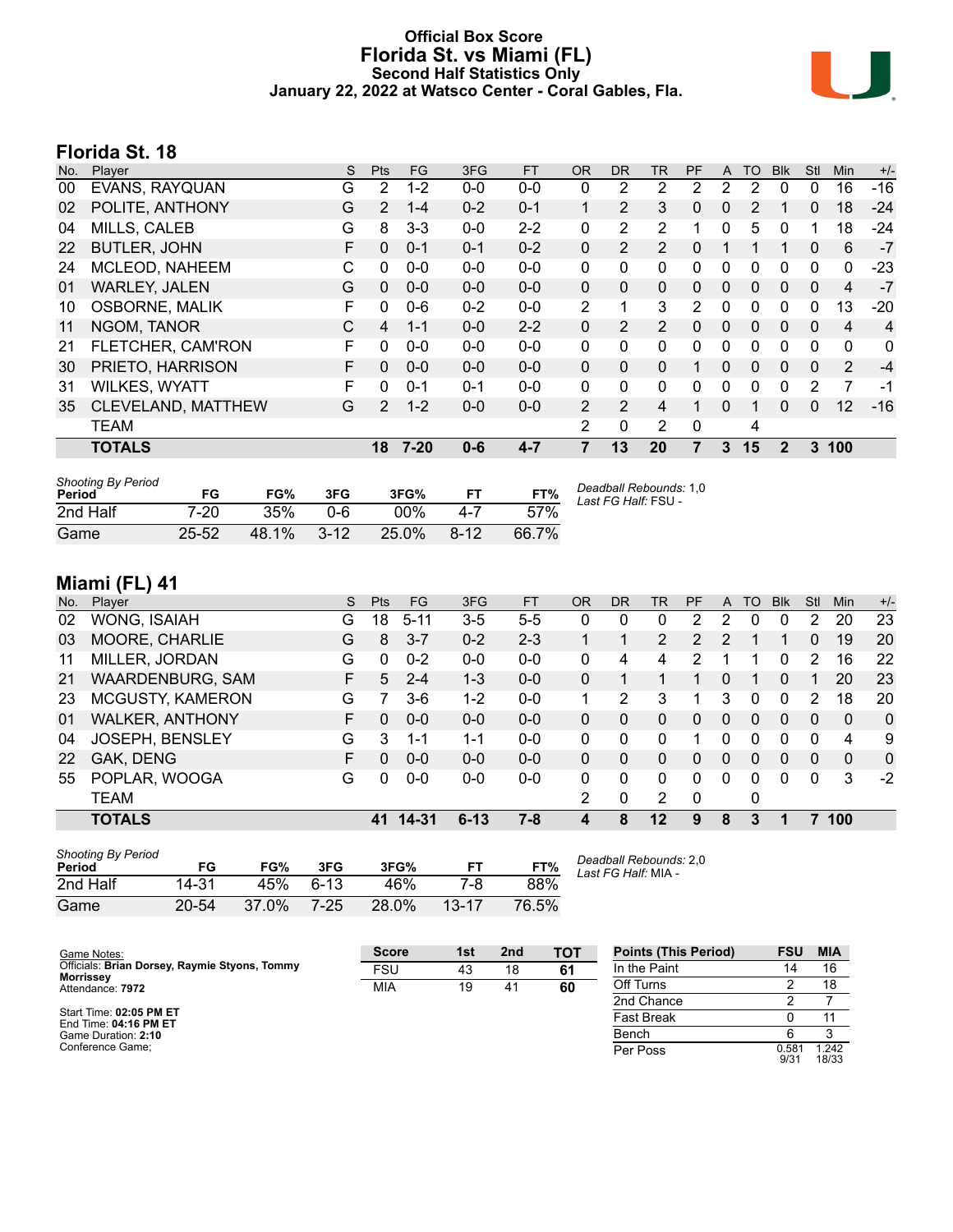### **Official Play-By-Play Florida St. vs Miami (FL) Second Half January 22, 2022 at Watsco Center - Coral Gables, Fla.**



#### **Period 2**

<mark>Startersː</mark><br>Florida St.: 0 EVANS,RAYQUAN (G); 2 POLITE,ANTHONY (G); 4 MILLS,CALEB (G); 22 BUTLER,JOHN (F); 24 MCLEOD,NAHEEM (C);<br>**Miami (FL)**: 2 WONG,ISAIAH (G); 3 MOORE,CHARLIE (G); 11 MILLER,JORDAN (G); 21 WAARDENBURG,SA

| Time  | <b>VISITORS: Florida St.</b>          | <b>Score</b> | <b>Margin</b>   | <b>HOME: Miami (FL)</b>            |
|-------|---------------------------------------|--------------|-----------------|------------------------------------|
| 20:00 |                                       |              |                 | SUB OUT: POPLAR, WOOGA             |
| 20:00 |                                       |              |                 | SUB IN: MILLER, JORDAN             |
| 20:00 | SUB OUT: WARLEY, JALEN                |              |                 |                                    |
| 20:00 | SUB OUT: PRIETO, HARRISON             |              |                 |                                    |
| 20:00 | SUB OUT: WILKES, WYATT                |              |                 |                                    |
| 20:00 | SUB IN: EVANS, RAYQUAN                |              |                 |                                    |
| 20:00 | SUB IN: OSBORNE, MALIK                |              |                 |                                    |
| 20:00 | SUB IN: BUTLER, JOHN                  |              |                 |                                    |
| 19:51 |                                       |              |                 | MISSED DUNK by MILLER, JORDAN      |
| 19:51 | REBOUND (DEF) by BUTLER, JOHN         |              |                 |                                    |
| 19:51 |                                       |              |                 | FOUL (PERSONAL) by MILLER, JORDAN  |
| 19:33 | GOOD! LAYUP by POLITE, ANTHONY        | 19-45        | V <sub>26</sub> |                                    |
| 19:33 | ASSIST by EVANS, RAYQUAN              |              |                 |                                    |
| 19:11 |                                       |              |                 | MISSED LAYUP by WONG, ISAIAH       |
| 19:11 | BLOCK by BUTLER, JOHN                 |              |                 |                                    |
| 19:08 |                                       |              |                 | REBOUND (OFF) by MOORE, CHARLIE    |
| 19:06 |                                       |              |                 | MISSED 3PTR by WAARDENBURG, SAM    |
| 19:04 | REBOUND (DEF) by BUTLER, JOHN         |              |                 |                                    |
| 18:58 | TURNOVER (BADPASS) by EVANS, RAYQUAN  |              |                 |                                    |
| 18:58 |                                       |              |                 | STEAL by WONG, ISAIAH              |
| 18:50 |                                       | 21-45        | V <sub>24</sub> | GOOD! LAYUP by MOORE, CHARLIE [FB] |
| 18:50 |                                       |              |                 | ASSIST by MCGUSTY, KAMERON         |
| 18:35 | MISSED JUMPER by OSBORNE, MALIK       |              |                 |                                    |
| 18:32 | REBOUND (OFF) by OSBORNE, MALIK       |              |                 |                                    |
| 18:31 | MISSED LAYUP by OSBORNE, MALIK        |              |                 |                                    |
| 18:28 |                                       |              |                 | REBOUND (DEF) by WAARDENBURG, SAM  |
| 18:18 |                                       |              |                 | MISSED LAYUP by MILLER, JORDAN     |
| 18:18 | BLOCK by POLITE, ANTHONY              |              |                 |                                    |
| 18:14 |                                       |              |                 | REBOUND (OFF) by MCGUSTY, KAMERON  |
| 18:13 |                                       | 24-45        | V <sub>21</sub> | GOOD! 3PTR by MCGUSTY, KAMERON     |
| 18:03 | TURNOVER (BADPASS) by BUTLER, JOHN    |              |                 |                                    |
| 18:03 |                                       |              |                 | STEAL by MCGUSTY, KAMERON          |
| 17:58 |                                       |              |                 | MISSED 3PTR by MCGUSTY, KAMERON    |
| 17:56 | REBOUND (DEF) by EVANS, RAYQUAN       |              |                 |                                    |
| 17:44 | TURNOVER (BADPASS) by POLITE, ANTHONY |              |                 |                                    |
| 17:44 |                                       |              |                 | STEAL by WAARDENBURG, SAM          |
| 17:41 |                                       |              |                 | MISSED LAYUP by MCGUSTY, KAMERON   |
| 17:37 | REBOUND (DEF) by EVANS, RAYQUAN       |              |                 |                                    |
| 17:27 | MISSED 3PTR by BUTLER, JOHN           |              |                 |                                    |
| 17:23 |                                       |              |                 | REBOUND (DEF) by MOORE, CHARLIE    |
| 17:21 |                                       | 26-45        | $V$ 19          | GOOD! LAYUP by MOORE, CHARLIE [FB] |
| 17:21 | FOUL (PERSONAL) by EVANS, RAYQUAN     |              |                 |                                    |
| 17:21 | SUB OUT: POLITE, ANTHONY              |              |                 |                                    |
| 17:21 | SUB OUT: OSBORNE, MALIK               |              |                 |                                    |
| 17:21 | SUB IN: NGOM, TANOR                   |              |                 |                                    |
| 17:21 | SUB IN: CLEVELAND, MATTHEW            |              |                 |                                    |
| 17:21 | SUB OUT: MILLS, CALEB                 |              |                 |                                    |
| 17:21 | SUB IN: WILKES, WYATT                 |              |                 |                                    |
| 17:21 |                                       | 27-45        | V <sub>18</sub> | GOOD! FT by MOORE, CHARLIE [FB]    |
| 17:10 | GOOD! DUNK by NGOM, TANOR             | 27-47        | V <sub>20</sub> |                                    |
| 17:10 | ASSIST by BUTLER, JOHN                |              |                 |                                    |
| 16:58 |                                       | 29-47        | $V$ 18          | GOOD! LAYUP by WONG, ISAIAH        |
| 16:58 |                                       |              |                 |                                    |
|       |                                       |              |                 | ASSIST by MOORE, CHARLIE           |
| 16:26 | GOOD! LAYUP by CLEVELAND, MATTHEW     | 29-49        | V <sub>20</sub> |                                    |
| 16:26 | ASSIST by EVANS, RAYQUAN              |              |                 |                                    |
| 16:05 |                                       |              |                 | MISSED 3PTR by MOORE, CHARLIE      |
| 16:01 | REBOUND (DEF) by NGOM, TANOR          |              |                 |                                    |
| 15:53 | TIMEOUT 30SEC                         |              |                 |                                    |
| 15:53 |                                       |              |                 |                                    |
| 15:53 | SUB OUT: NGOM, TANOR                  |              |                 |                                    |
| 15:53 | SUB IN: PRIETO, HARRISON              |              |                 |                                    |
| 15:32 | TURNOVER (SHOTCLOCK) by TEAM          |              |                 |                                    |
| 15:32 |                                       |              |                 |                                    |
| 15:32 | SUB OUT: EVANS, RAYQUAN               |              |                 |                                    |
| 15:32 | SUB OUT: BUTLER, JOHN                 |              |                 |                                    |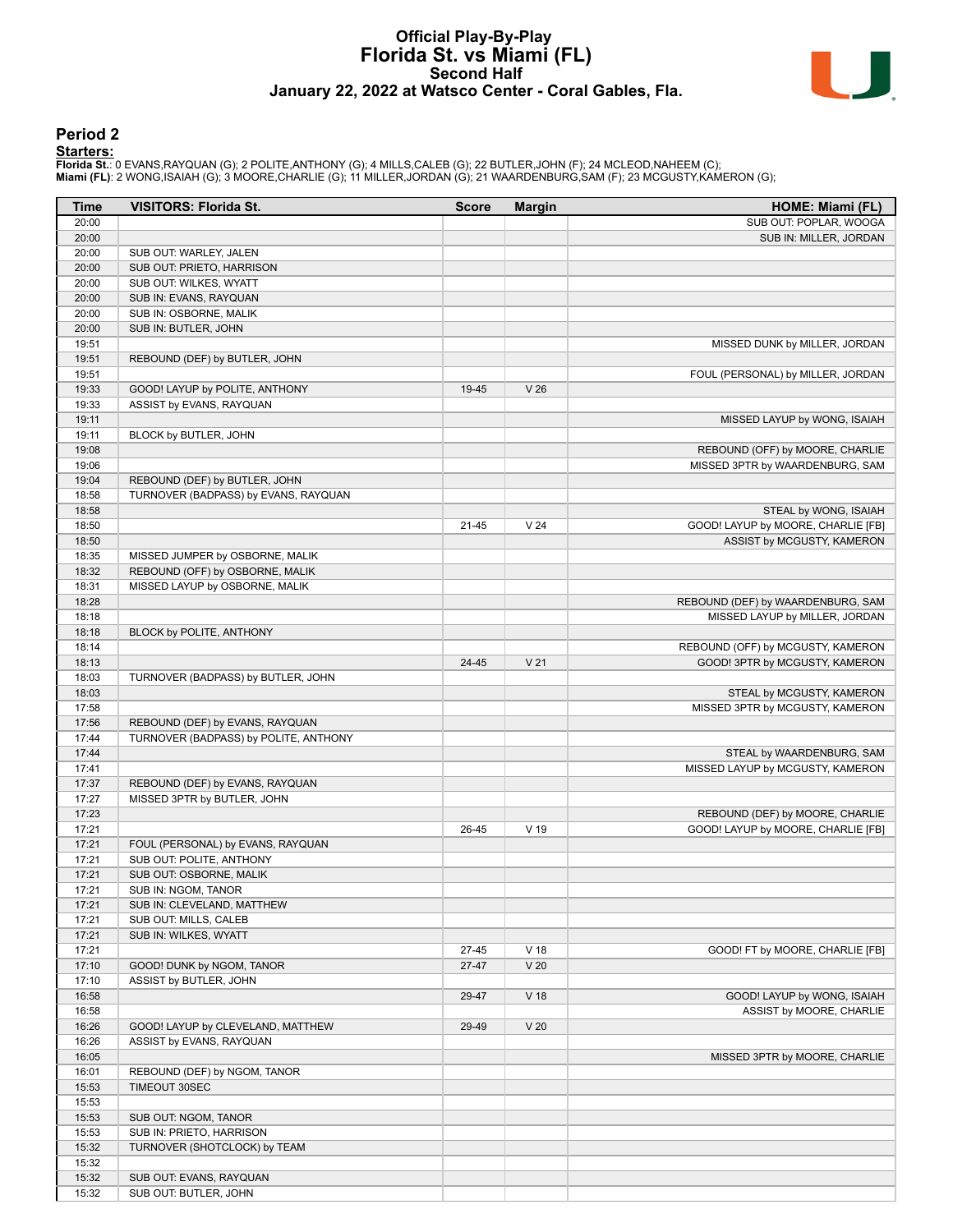| Time           | <b>VISITORS: Florida St.</b>                     | <b>Score</b> | <b>Margin</b>   | HOME: Miami (FL)                                              |
|----------------|--------------------------------------------------|--------------|-----------------|---------------------------------------------------------------|
| 15:32          | SUB OUT: PRIETO, HARRISON                        |              |                 |                                                               |
| 15:32          | SUB OUT: CLEVELAND, MATTHEW                      |              |                 |                                                               |
| 15:32          | SUB IN: WARLEY, JALEN                            |              |                 |                                                               |
| 15:32          | SUB IN: POLITE, ANTHONY                          |              |                 |                                                               |
| 15:32          | SUB IN: MILLS, CALEB                             |              |                 |                                                               |
| 15:32          | SUB IN: OSBORNE, MALIK                           |              |                 |                                                               |
| 15:17          |                                                  |              |                 | MISSED 3PTR by MOORE, CHARLIE                                 |
| 15:15          | REBOUND (DEF) by MILLS, CALEB                    |              |                 |                                                               |
| 15:00<br>14:57 | MISSED 3PTR by OSBORNE, MALIK                    |              |                 |                                                               |
| 14:52          |                                                  | 32-49        | V 17            | REBOUND (DEF) by MILLER, JORDAN<br>GOOD! 3PTR by WONG, ISAIAH |
| 14:52          | FOUL (PERSONAL) by OSBORNE, MALIK                |              |                 |                                                               |
| 14:52          |                                                  |              |                 | ASSIST by MOORE, CHARLIE                                      |
| 14:46          |                                                  | 33-49        | V <sub>16</sub> | GOOD! FT by WONG, ISAIAH                                      |
| 14:39          |                                                  |              |                 | FOUL (PERSONAL) by MCGUSTY, KAMERON                           |
| 14:39          |                                                  |              |                 | FOUL (PERSONAL) by MOORE, CHARLIE                             |
| 14:37          | TURNOVER (BADPASS) by MILLS, CALEB               |              |                 |                                                               |
| 14:37          |                                                  |              |                 | STEAL by MILLER, JORDAN                                       |
| 14:33          |                                                  |              |                 | TURNOVER (BADPASS) by MILLER, JORDAN                          |
| 14:33          | STEAL by MILLS, CALEB                            |              |                 |                                                               |
| 14:02          | MISSED 3PTR by POLITE, ANTHONY                   |              |                 |                                                               |
| 14:02          | REBOUND (OFF) by TEAM                            |              |                 |                                                               |
| 14:02          | TURNOVER (SHOTCLOCK) by TEAM                     |              |                 |                                                               |
| 13:38          |                                                  |              |                 | MISSED 3PTR by WONG, ISAIAH                                   |
| 13:33          | REBOUND (DEF) by MILLS, CALEB                    |              |                 |                                                               |
| 13:30          |                                                  |              |                 | FOUL (PERSONAL) by WONG, ISAIAH                               |
| 13:30          |                                                  |              |                 | SUB OUT: MILLER, JORDAN                                       |
| 13:30<br>13:30 |                                                  |              |                 | SUB IN: POPLAR, WOOGA                                         |
| 13:30          | SUB OUT: WARLEY, JALEN<br>SUB IN: EVANS, RAYQUAN |              |                 |                                                               |
| 13:18          | MISSED 3PTR by WILKES, WYATT                     |              |                 |                                                               |
| 13:15          |                                                  |              |                 | REBOUND (DEF) by MCGUSTY, KAMERON                             |
| 12:58          | FOUL (PERSONAL) by OSBORNE, MALIK                |              |                 |                                                               |
| 12:58          |                                                  |              |                 | MISSED FT by MOORE, CHARLIE                                   |
| 12:58          |                                                  |              |                 | REBOUND (OFF) by TEAM                                         |
| 12:58          | SUB OUT: OSBORNE, MALIK                          |              |                 |                                                               |
| 12:58          | SUB IN: NGOM, TANOR                              |              |                 |                                                               |
| 12:58          |                                                  | 34-49        | V <sub>15</sub> | GOOD! FT by MOORE, CHARLIE                                    |
| 12:30          | GOOD! LAYUP by EVANS, RAYQUAN [PNT]              | $34 - 51$    | V 17            |                                                               |
| 12:14          |                                                  |              |                 | TURNOVER (BADPASS) by WAARDENBURG, SAM                        |
| 12:14          | STEAL by WILKES, WYATT                           |              |                 |                                                               |
| 11:53          | TURNOVER (LOSTBALL) by MILLS, CALEB              |              |                 |                                                               |
| 11:53          |                                                  |              |                 |                                                               |
| 11:26          |                                                  |              |                 | MISSED 3PTR by WAARDENBURG, SAM                               |
| 11:23          | REBOUND (DEF) by NGOM, TANOR                     |              |                 |                                                               |
| 11:03          | TURNOVER (BADPASS) by MILLS, CALEB               |              |                 |                                                               |
| 10:48          |                                                  |              |                 | TURNOVER (LOSTBALL) by MOORE, CHARLIE                         |
| 10:48<br>10:34 | STEAL by WILKES, WYATT                           |              |                 | FOUL (PERSONAL) by WAARDENBURG, SAM                           |
| 10:34          | GOOD! FT by NGOM, TANOR                          | 34-52        | V <sub>18</sub> |                                                               |
| 10:34          |                                                  |              |                 | SUB OUT: MOORE, CHARLIE                                       |
| 10:34          |                                                  |              |                 | SUB OUT: POPLAR, WOOGA                                        |
| 10:34          |                                                  |              |                 | SUB IN: JOSEPH, BENSLEY                                       |
| 10:34          |                                                  |              |                 | SUB IN: MILLER, JORDAN                                        |
| 10:34          | SUB OUT: WILKES, WYATT                           |              |                 |                                                               |
| 10:34          | SUB OUT: EVANS, RAYQUAN                          |              |                 |                                                               |
| 10:34          | SUB IN: WARLEY, JALEN                            |              |                 |                                                               |
| 10:34          | SUB IN: CLEVELAND, MATTHEW                       |              |                 |                                                               |
| 10:34          | GOOD! FT by NGOM, TANOR                          | 34-53        | V 19            |                                                               |
| 10:34          | SUB OUT: NGOM, TANOR                             |              |                 |                                                               |
| 10:34          | SUB IN: PRIETO, HARRISON                         |              |                 |                                                               |
| 10:10          |                                                  |              |                 | MISSED JUMPER by MCGUSTY, KAMERON                             |
| 10:09          | REBOUND (DEF) by CLEVELAND, MATTHEW              |              |                 |                                                               |
| 10:09          | TURNOVER (DRIBBLING) by CLEVELAND, MATTHEW       |              |                 |                                                               |
| 10:00          |                                                  | 37-53        | V <sub>16</sub> | GOOD! 3PTR by JOSEPH, BENSLEY                                 |
| 10:00          |                                                  |              |                 | ASSIST by MILLER, JORDAN                                      |
| 09:23          | GOOD! JUMPER by MILLS, CALEB [PNT]               | 37-55        | V <sub>18</sub> |                                                               |
| 09:01<br>09:01 | FOUL (PERSONAL) by PRIETO, HARRISON              | 38-55        | V 17            | GOOD! FT by WONG, ISAIAH                                      |
| 09:01          |                                                  | 39-55        | $V$ 16          | GOOD! FT by WONG, ISAIAH                                      |
| 09:01          |                                                  | 40-55        | V <sub>15</sub> | GOOD! FT by WONG, ISAIAH                                      |
| 08:38          | TURNOVER (BADPASS) by POLITE, ANTHONY            |              |                 |                                                               |
| 08:38          | SUB OUT: PRIETO, HARRISON                        |              |                 |                                                               |
| 08:38          | SUB OUT: WARLEY, JALEN                           |              |                 |                                                               |
| 08:38          | SUB IN: EVANS, RAYQUAN                           |              |                 |                                                               |
| 08:38          | SUB IN: BUTLER, JOHN                             |              |                 |                                                               |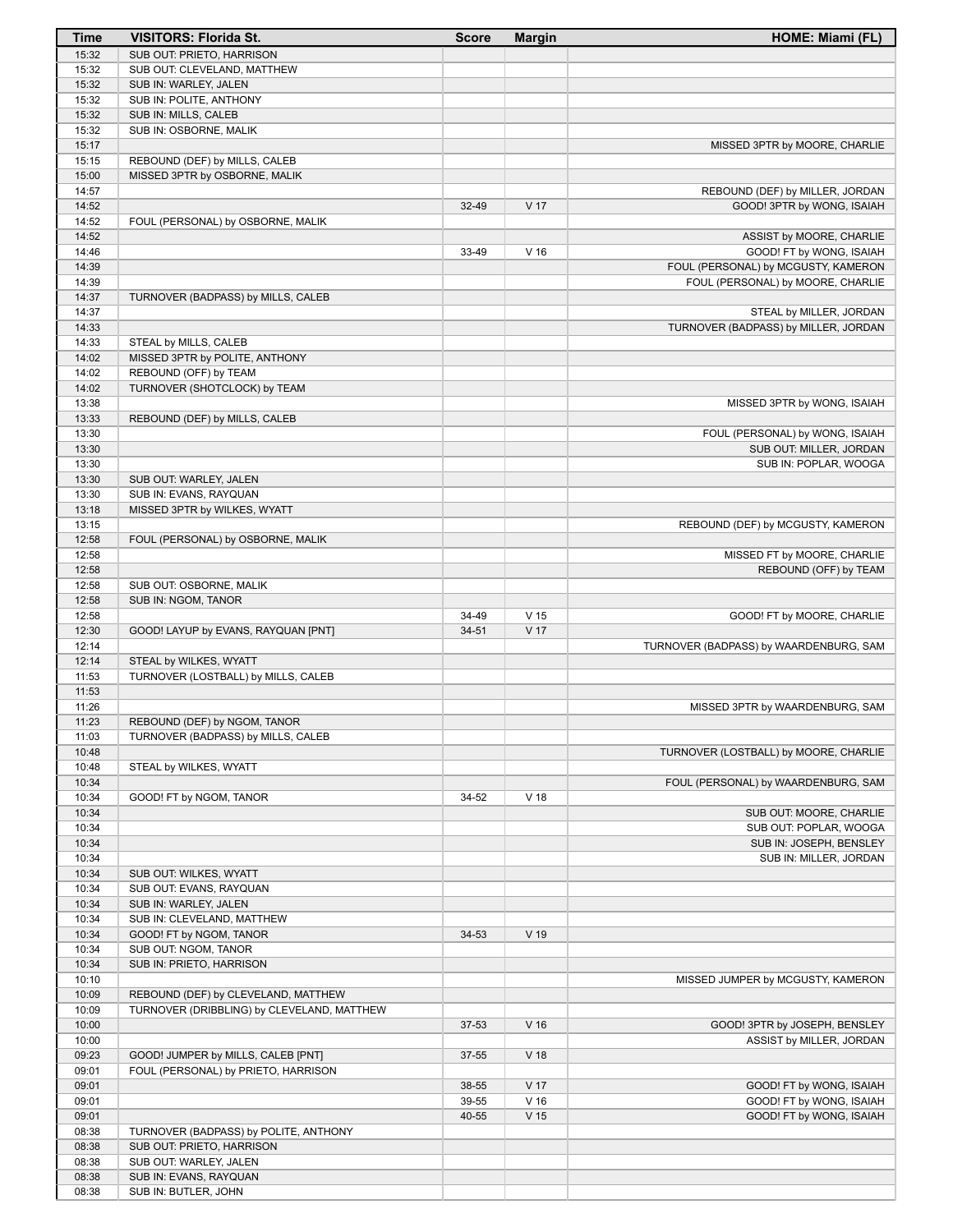| SUB OUT: MCGUSTY, KAMERON<br>08:20<br>SUB IN: MOORE, CHARLIE<br>08:20<br>08:18<br>43-55<br>V <sub>12</sub><br>GOOD! 3PTR by WAARDENBURG, SAM<br>08:18<br>ASSIST by WONG, ISAIAH<br>08:00<br>FOUL (PERSONAL) by JOSEPH, BENSLEY<br>08:00<br>07:51<br>MISSED JUMPER by EVANS, RAYQUAN<br>07:51<br>BLOCK by MOORE, CHARLIE<br>07:45<br>REBOUND (OFF) by CLEVELAND, MATTHEW<br>07:43<br>FOUL (PERSONAL) by WONG, ISAIAH<br>07:43<br>MISSED FT by BUTLER, JOHN<br>07:43<br>REBOUND (OFF) by TEAM<br>07:43<br>SUB OUT: JOSEPH, BENSLEY<br>07:43<br>SUB IN: MCGUSTY, KAMERON<br>07:42<br>MISSED FT by BUTLER, JOHN<br>07:41<br>REBOUND (DEF) by MILLER, JORDAN<br>07:41<br>FOUL (PERSONAL) by EVANS, RAYQUAN<br>07:41<br>SUB OUT: BUTLER, JOHN<br>07:41<br>SUB IN: OSBORNE, MALIK<br>07:25<br>MISSED JUMPER by WONG, ISAIAH<br>07:19<br>REBOUND (DEF) by OSBORNE, MALIK<br>06:59<br>TURNOVER (LOSTBALL) by EVANS, RAYQUAN<br>06:59<br>STEAL by MCGUSTY, KAMERON<br>$V$ 10<br>GOOD! DUNK by MCGUSTY, KAMERON [FB]<br>06:55<br>45-55<br>06:45<br><b>TIMEOUT TEAM</b><br>06:25<br>MISSED 3PTR by POLITE, ANTHONY<br>06:22<br>REBOUND (DEF) by MILLER, JORDAN<br>47-55<br>V8<br>06:13<br>GOOD! JUMPER by MCGUSTY, KAMERON [PNT]<br>05:54<br>TURNOVER (BADPASS) by MILLS, CALEB<br>05:54<br>STEAL by MILLER, JORDAN<br>$V_6$<br>05:48<br>49-55<br>GOOD! LAYUP by MOORE, CHARLIE [FB]<br>TIMEOUT 30SEC<br>05:39<br>MISSED JUMPER by OSBORNE, MALIK<br>05:13<br>05:10<br>REBOUND (DEF) by MILLER, JORDAN<br>04:56<br>MISSED JUMPER by MOORE, CHARLIE<br>04:54<br>REBOUND (DEF) by POLITE, ANTHONY<br>FOUL (PERSONAL) by MILLER, JORDAN<br>04:48<br>04:48<br>V <sub>7</sub><br>49-56<br>GOOD! FT by MILLS, CALEB<br>V8<br>04:48<br>GOOD! FT by MILLS, CALEB<br>49-57<br>52-57<br>V <sub>5</sub><br>04:31<br>GOOD! 3PTR by WONG, ISAIAH<br>V <sub>7</sub><br>04:07<br>GOOD! LAYUP by MILLS, CALEB<br>52-59<br>03:50<br>MISSED 3PTR by WONG, ISAIAH<br>03:47<br>REBOUND (DEF) by POLITE, ANTHONY<br>03:28<br>MISSED LAYUP by POLITE, ANTHONY<br>REBOUND (OFF) by CLEVELAND, MATTHEW<br>03:26<br>MISSED 3PTR by OSBORNE, MALIK<br>03:17<br>03:14<br>REBOUND (OFF) by POLITE, ANTHONY<br>02:54<br>MISSED JUMPER by CLEVELAND, MATTHEW<br>02:52<br>REBOUND (OFF) by OSBORNE, MALIK<br>V <sub>9</sub><br>02:40<br>GOOD! LAYUP by MILLS, CALEB<br>52-61<br>02:40<br>TIMEOUT 30SEC<br>02:40<br>V <sub>7</sub><br>02:17<br>54-61<br>GOOD! LAYUP by WONG, ISAIAH<br>02:17<br>ASSIST by MCGUSTY, KAMERON<br>01:44<br>MISSED LAYUP by OSBORNE, MALIK<br>01:44<br>REBOUND (OFF) by TEAM<br>01:44<br>TURNOVER (SHOTCLOCK) by TEAM<br>01:24<br>MISSED JUMPER by MOORE, CHARLIE<br>01:24<br>REBOUND (OFF) by TEAM<br>01:24<br>FOUL (PERSONAL) by CLEVELAND, MATTHEW<br>01:22<br>V <sub>4</sub><br>57-61<br>GOOD! 3PTR by WONG, ISAIAH<br>01:22<br>ASSIST by MCGUSTY, KAMERON<br>01:22<br>FOUL (PERSONAL) by MILLS, CALEB<br>01:22<br>SUB OUT: MILLER, JORDAN<br>01:22<br>SUB IN: JOSEPH, BENSLEY<br>01:22<br>V <sub>3</sub><br>GOOD! FT by WONG, ISAIAH<br>58-61<br>01:11<br>FOUL (PERSONAL) by MOORE, CHARLIE<br>01:10<br>MISSED FT by POLITE, ANTHONY<br>01:09<br>REBOUND (DEF) by MCGUSTY, KAMERON<br>00:53<br>MISSED JUMPER by WONG, ISAIAH<br>00:50<br>REBOUND (DEF) by CLEVELAND, MATTHEW<br>00:41<br>TURNOVER (BADPASS) by MILLS, CALEB<br>00:41<br>STEAL by WONG, ISAIAH<br>00:38<br>GOOD! DUNK by WAARDENBURG, SAM [FB]<br>V <sub>1</sub><br>60-61<br>00:38<br>ASSIST by WONG, ISAIAH<br>00:09<br>SUB OUT: JOSEPH, BENSLEY | Time | <b>VISITORS: Florida St.</b> | <b>Score</b> | <b>Margin</b> | <b>HOME: Miami (FL)</b> |
|------------------------------------------------------------------------------------------------------------------------------------------------------------------------------------------------------------------------------------------------------------------------------------------------------------------------------------------------------------------------------------------------------------------------------------------------------------------------------------------------------------------------------------------------------------------------------------------------------------------------------------------------------------------------------------------------------------------------------------------------------------------------------------------------------------------------------------------------------------------------------------------------------------------------------------------------------------------------------------------------------------------------------------------------------------------------------------------------------------------------------------------------------------------------------------------------------------------------------------------------------------------------------------------------------------------------------------------------------------------------------------------------------------------------------------------------------------------------------------------------------------------------------------------------------------------------------------------------------------------------------------------------------------------------------------------------------------------------------------------------------------------------------------------------------------------------------------------------------------------------------------------------------------------------------------------------------------------------------------------------------------------------------------------------------------------------------------------------------------------------------------------------------------------------------------------------------------------------------------------------------------------------------------------------------------------------------------------------------------------------------------------------------------------------------------------------------------------------------------------------------------------------------------------------------------------------------------------------------------------------------------------------------------------------------------------------------------------------------------------------------------------------------------------------------------------------------------------------------------------------------------------------------------------------------------------------------------------------------------------------------------------------------------------------------------------------------------------------------------------------------------------------------------------------------------------------------------------------------------------------------------------------------------------------------------------------------------------------------------------------------------------------------------------------------------------------------------------------------------------------------|------|------------------------------|--------------|---------------|-------------------------|
|                                                                                                                                                                                                                                                                                                                                                                                                                                                                                                                                                                                                                                                                                                                                                                                                                                                                                                                                                                                                                                                                                                                                                                                                                                                                                                                                                                                                                                                                                                                                                                                                                                                                                                                                                                                                                                                                                                                                                                                                                                                                                                                                                                                                                                                                                                                                                                                                                                                                                                                                                                                                                                                                                                                                                                                                                                                                                                                                                                                                                                                                                                                                                                                                                                                                                                                                                                                                                                                                                                      |      |                              |              |               |                         |
|                                                                                                                                                                                                                                                                                                                                                                                                                                                                                                                                                                                                                                                                                                                                                                                                                                                                                                                                                                                                                                                                                                                                                                                                                                                                                                                                                                                                                                                                                                                                                                                                                                                                                                                                                                                                                                                                                                                                                                                                                                                                                                                                                                                                                                                                                                                                                                                                                                                                                                                                                                                                                                                                                                                                                                                                                                                                                                                                                                                                                                                                                                                                                                                                                                                                                                                                                                                                                                                                                                      |      |                              |              |               |                         |
|                                                                                                                                                                                                                                                                                                                                                                                                                                                                                                                                                                                                                                                                                                                                                                                                                                                                                                                                                                                                                                                                                                                                                                                                                                                                                                                                                                                                                                                                                                                                                                                                                                                                                                                                                                                                                                                                                                                                                                                                                                                                                                                                                                                                                                                                                                                                                                                                                                                                                                                                                                                                                                                                                                                                                                                                                                                                                                                                                                                                                                                                                                                                                                                                                                                                                                                                                                                                                                                                                                      |      |                              |              |               |                         |
|                                                                                                                                                                                                                                                                                                                                                                                                                                                                                                                                                                                                                                                                                                                                                                                                                                                                                                                                                                                                                                                                                                                                                                                                                                                                                                                                                                                                                                                                                                                                                                                                                                                                                                                                                                                                                                                                                                                                                                                                                                                                                                                                                                                                                                                                                                                                                                                                                                                                                                                                                                                                                                                                                                                                                                                                                                                                                                                                                                                                                                                                                                                                                                                                                                                                                                                                                                                                                                                                                                      |      |                              |              |               |                         |
|                                                                                                                                                                                                                                                                                                                                                                                                                                                                                                                                                                                                                                                                                                                                                                                                                                                                                                                                                                                                                                                                                                                                                                                                                                                                                                                                                                                                                                                                                                                                                                                                                                                                                                                                                                                                                                                                                                                                                                                                                                                                                                                                                                                                                                                                                                                                                                                                                                                                                                                                                                                                                                                                                                                                                                                                                                                                                                                                                                                                                                                                                                                                                                                                                                                                                                                                                                                                                                                                                                      |      |                              |              |               |                         |
|                                                                                                                                                                                                                                                                                                                                                                                                                                                                                                                                                                                                                                                                                                                                                                                                                                                                                                                                                                                                                                                                                                                                                                                                                                                                                                                                                                                                                                                                                                                                                                                                                                                                                                                                                                                                                                                                                                                                                                                                                                                                                                                                                                                                                                                                                                                                                                                                                                                                                                                                                                                                                                                                                                                                                                                                                                                                                                                                                                                                                                                                                                                                                                                                                                                                                                                                                                                                                                                                                                      |      |                              |              |               |                         |
|                                                                                                                                                                                                                                                                                                                                                                                                                                                                                                                                                                                                                                                                                                                                                                                                                                                                                                                                                                                                                                                                                                                                                                                                                                                                                                                                                                                                                                                                                                                                                                                                                                                                                                                                                                                                                                                                                                                                                                                                                                                                                                                                                                                                                                                                                                                                                                                                                                                                                                                                                                                                                                                                                                                                                                                                                                                                                                                                                                                                                                                                                                                                                                                                                                                                                                                                                                                                                                                                                                      |      |                              |              |               |                         |
|                                                                                                                                                                                                                                                                                                                                                                                                                                                                                                                                                                                                                                                                                                                                                                                                                                                                                                                                                                                                                                                                                                                                                                                                                                                                                                                                                                                                                                                                                                                                                                                                                                                                                                                                                                                                                                                                                                                                                                                                                                                                                                                                                                                                                                                                                                                                                                                                                                                                                                                                                                                                                                                                                                                                                                                                                                                                                                                                                                                                                                                                                                                                                                                                                                                                                                                                                                                                                                                                                                      |      |                              |              |               |                         |
|                                                                                                                                                                                                                                                                                                                                                                                                                                                                                                                                                                                                                                                                                                                                                                                                                                                                                                                                                                                                                                                                                                                                                                                                                                                                                                                                                                                                                                                                                                                                                                                                                                                                                                                                                                                                                                                                                                                                                                                                                                                                                                                                                                                                                                                                                                                                                                                                                                                                                                                                                                                                                                                                                                                                                                                                                                                                                                                                                                                                                                                                                                                                                                                                                                                                                                                                                                                                                                                                                                      |      |                              |              |               |                         |
|                                                                                                                                                                                                                                                                                                                                                                                                                                                                                                                                                                                                                                                                                                                                                                                                                                                                                                                                                                                                                                                                                                                                                                                                                                                                                                                                                                                                                                                                                                                                                                                                                                                                                                                                                                                                                                                                                                                                                                                                                                                                                                                                                                                                                                                                                                                                                                                                                                                                                                                                                                                                                                                                                                                                                                                                                                                                                                                                                                                                                                                                                                                                                                                                                                                                                                                                                                                                                                                                                                      |      |                              |              |               |                         |
|                                                                                                                                                                                                                                                                                                                                                                                                                                                                                                                                                                                                                                                                                                                                                                                                                                                                                                                                                                                                                                                                                                                                                                                                                                                                                                                                                                                                                                                                                                                                                                                                                                                                                                                                                                                                                                                                                                                                                                                                                                                                                                                                                                                                                                                                                                                                                                                                                                                                                                                                                                                                                                                                                                                                                                                                                                                                                                                                                                                                                                                                                                                                                                                                                                                                                                                                                                                                                                                                                                      |      |                              |              |               |                         |
|                                                                                                                                                                                                                                                                                                                                                                                                                                                                                                                                                                                                                                                                                                                                                                                                                                                                                                                                                                                                                                                                                                                                                                                                                                                                                                                                                                                                                                                                                                                                                                                                                                                                                                                                                                                                                                                                                                                                                                                                                                                                                                                                                                                                                                                                                                                                                                                                                                                                                                                                                                                                                                                                                                                                                                                                                                                                                                                                                                                                                                                                                                                                                                                                                                                                                                                                                                                                                                                                                                      |      |                              |              |               |                         |
|                                                                                                                                                                                                                                                                                                                                                                                                                                                                                                                                                                                                                                                                                                                                                                                                                                                                                                                                                                                                                                                                                                                                                                                                                                                                                                                                                                                                                                                                                                                                                                                                                                                                                                                                                                                                                                                                                                                                                                                                                                                                                                                                                                                                                                                                                                                                                                                                                                                                                                                                                                                                                                                                                                                                                                                                                                                                                                                                                                                                                                                                                                                                                                                                                                                                                                                                                                                                                                                                                                      |      |                              |              |               |                         |
|                                                                                                                                                                                                                                                                                                                                                                                                                                                                                                                                                                                                                                                                                                                                                                                                                                                                                                                                                                                                                                                                                                                                                                                                                                                                                                                                                                                                                                                                                                                                                                                                                                                                                                                                                                                                                                                                                                                                                                                                                                                                                                                                                                                                                                                                                                                                                                                                                                                                                                                                                                                                                                                                                                                                                                                                                                                                                                                                                                                                                                                                                                                                                                                                                                                                                                                                                                                                                                                                                                      |      |                              |              |               |                         |
|                                                                                                                                                                                                                                                                                                                                                                                                                                                                                                                                                                                                                                                                                                                                                                                                                                                                                                                                                                                                                                                                                                                                                                                                                                                                                                                                                                                                                                                                                                                                                                                                                                                                                                                                                                                                                                                                                                                                                                                                                                                                                                                                                                                                                                                                                                                                                                                                                                                                                                                                                                                                                                                                                                                                                                                                                                                                                                                                                                                                                                                                                                                                                                                                                                                                                                                                                                                                                                                                                                      |      |                              |              |               |                         |
|                                                                                                                                                                                                                                                                                                                                                                                                                                                                                                                                                                                                                                                                                                                                                                                                                                                                                                                                                                                                                                                                                                                                                                                                                                                                                                                                                                                                                                                                                                                                                                                                                                                                                                                                                                                                                                                                                                                                                                                                                                                                                                                                                                                                                                                                                                                                                                                                                                                                                                                                                                                                                                                                                                                                                                                                                                                                                                                                                                                                                                                                                                                                                                                                                                                                                                                                                                                                                                                                                                      |      |                              |              |               |                         |
|                                                                                                                                                                                                                                                                                                                                                                                                                                                                                                                                                                                                                                                                                                                                                                                                                                                                                                                                                                                                                                                                                                                                                                                                                                                                                                                                                                                                                                                                                                                                                                                                                                                                                                                                                                                                                                                                                                                                                                                                                                                                                                                                                                                                                                                                                                                                                                                                                                                                                                                                                                                                                                                                                                                                                                                                                                                                                                                                                                                                                                                                                                                                                                                                                                                                                                                                                                                                                                                                                                      |      |                              |              |               |                         |
|                                                                                                                                                                                                                                                                                                                                                                                                                                                                                                                                                                                                                                                                                                                                                                                                                                                                                                                                                                                                                                                                                                                                                                                                                                                                                                                                                                                                                                                                                                                                                                                                                                                                                                                                                                                                                                                                                                                                                                                                                                                                                                                                                                                                                                                                                                                                                                                                                                                                                                                                                                                                                                                                                                                                                                                                                                                                                                                                                                                                                                                                                                                                                                                                                                                                                                                                                                                                                                                                                                      |      |                              |              |               |                         |
|                                                                                                                                                                                                                                                                                                                                                                                                                                                                                                                                                                                                                                                                                                                                                                                                                                                                                                                                                                                                                                                                                                                                                                                                                                                                                                                                                                                                                                                                                                                                                                                                                                                                                                                                                                                                                                                                                                                                                                                                                                                                                                                                                                                                                                                                                                                                                                                                                                                                                                                                                                                                                                                                                                                                                                                                                                                                                                                                                                                                                                                                                                                                                                                                                                                                                                                                                                                                                                                                                                      |      |                              |              |               |                         |
|                                                                                                                                                                                                                                                                                                                                                                                                                                                                                                                                                                                                                                                                                                                                                                                                                                                                                                                                                                                                                                                                                                                                                                                                                                                                                                                                                                                                                                                                                                                                                                                                                                                                                                                                                                                                                                                                                                                                                                                                                                                                                                                                                                                                                                                                                                                                                                                                                                                                                                                                                                                                                                                                                                                                                                                                                                                                                                                                                                                                                                                                                                                                                                                                                                                                                                                                                                                                                                                                                                      |      |                              |              |               |                         |
|                                                                                                                                                                                                                                                                                                                                                                                                                                                                                                                                                                                                                                                                                                                                                                                                                                                                                                                                                                                                                                                                                                                                                                                                                                                                                                                                                                                                                                                                                                                                                                                                                                                                                                                                                                                                                                                                                                                                                                                                                                                                                                                                                                                                                                                                                                                                                                                                                                                                                                                                                                                                                                                                                                                                                                                                                                                                                                                                                                                                                                                                                                                                                                                                                                                                                                                                                                                                                                                                                                      |      |                              |              |               |                         |
|                                                                                                                                                                                                                                                                                                                                                                                                                                                                                                                                                                                                                                                                                                                                                                                                                                                                                                                                                                                                                                                                                                                                                                                                                                                                                                                                                                                                                                                                                                                                                                                                                                                                                                                                                                                                                                                                                                                                                                                                                                                                                                                                                                                                                                                                                                                                                                                                                                                                                                                                                                                                                                                                                                                                                                                                                                                                                                                                                                                                                                                                                                                                                                                                                                                                                                                                                                                                                                                                                                      |      |                              |              |               |                         |
|                                                                                                                                                                                                                                                                                                                                                                                                                                                                                                                                                                                                                                                                                                                                                                                                                                                                                                                                                                                                                                                                                                                                                                                                                                                                                                                                                                                                                                                                                                                                                                                                                                                                                                                                                                                                                                                                                                                                                                                                                                                                                                                                                                                                                                                                                                                                                                                                                                                                                                                                                                                                                                                                                                                                                                                                                                                                                                                                                                                                                                                                                                                                                                                                                                                                                                                                                                                                                                                                                                      |      |                              |              |               |                         |
|                                                                                                                                                                                                                                                                                                                                                                                                                                                                                                                                                                                                                                                                                                                                                                                                                                                                                                                                                                                                                                                                                                                                                                                                                                                                                                                                                                                                                                                                                                                                                                                                                                                                                                                                                                                                                                                                                                                                                                                                                                                                                                                                                                                                                                                                                                                                                                                                                                                                                                                                                                                                                                                                                                                                                                                                                                                                                                                                                                                                                                                                                                                                                                                                                                                                                                                                                                                                                                                                                                      |      |                              |              |               |                         |
|                                                                                                                                                                                                                                                                                                                                                                                                                                                                                                                                                                                                                                                                                                                                                                                                                                                                                                                                                                                                                                                                                                                                                                                                                                                                                                                                                                                                                                                                                                                                                                                                                                                                                                                                                                                                                                                                                                                                                                                                                                                                                                                                                                                                                                                                                                                                                                                                                                                                                                                                                                                                                                                                                                                                                                                                                                                                                                                                                                                                                                                                                                                                                                                                                                                                                                                                                                                                                                                                                                      |      |                              |              |               |                         |
|                                                                                                                                                                                                                                                                                                                                                                                                                                                                                                                                                                                                                                                                                                                                                                                                                                                                                                                                                                                                                                                                                                                                                                                                                                                                                                                                                                                                                                                                                                                                                                                                                                                                                                                                                                                                                                                                                                                                                                                                                                                                                                                                                                                                                                                                                                                                                                                                                                                                                                                                                                                                                                                                                                                                                                                                                                                                                                                                                                                                                                                                                                                                                                                                                                                                                                                                                                                                                                                                                                      |      |                              |              |               |                         |
|                                                                                                                                                                                                                                                                                                                                                                                                                                                                                                                                                                                                                                                                                                                                                                                                                                                                                                                                                                                                                                                                                                                                                                                                                                                                                                                                                                                                                                                                                                                                                                                                                                                                                                                                                                                                                                                                                                                                                                                                                                                                                                                                                                                                                                                                                                                                                                                                                                                                                                                                                                                                                                                                                                                                                                                                                                                                                                                                                                                                                                                                                                                                                                                                                                                                                                                                                                                                                                                                                                      |      |                              |              |               |                         |
|                                                                                                                                                                                                                                                                                                                                                                                                                                                                                                                                                                                                                                                                                                                                                                                                                                                                                                                                                                                                                                                                                                                                                                                                                                                                                                                                                                                                                                                                                                                                                                                                                                                                                                                                                                                                                                                                                                                                                                                                                                                                                                                                                                                                                                                                                                                                                                                                                                                                                                                                                                                                                                                                                                                                                                                                                                                                                                                                                                                                                                                                                                                                                                                                                                                                                                                                                                                                                                                                                                      |      |                              |              |               |                         |
|                                                                                                                                                                                                                                                                                                                                                                                                                                                                                                                                                                                                                                                                                                                                                                                                                                                                                                                                                                                                                                                                                                                                                                                                                                                                                                                                                                                                                                                                                                                                                                                                                                                                                                                                                                                                                                                                                                                                                                                                                                                                                                                                                                                                                                                                                                                                                                                                                                                                                                                                                                                                                                                                                                                                                                                                                                                                                                                                                                                                                                                                                                                                                                                                                                                                                                                                                                                                                                                                                                      |      |                              |              |               |                         |
|                                                                                                                                                                                                                                                                                                                                                                                                                                                                                                                                                                                                                                                                                                                                                                                                                                                                                                                                                                                                                                                                                                                                                                                                                                                                                                                                                                                                                                                                                                                                                                                                                                                                                                                                                                                                                                                                                                                                                                                                                                                                                                                                                                                                                                                                                                                                                                                                                                                                                                                                                                                                                                                                                                                                                                                                                                                                                                                                                                                                                                                                                                                                                                                                                                                                                                                                                                                                                                                                                                      |      |                              |              |               |                         |
|                                                                                                                                                                                                                                                                                                                                                                                                                                                                                                                                                                                                                                                                                                                                                                                                                                                                                                                                                                                                                                                                                                                                                                                                                                                                                                                                                                                                                                                                                                                                                                                                                                                                                                                                                                                                                                                                                                                                                                                                                                                                                                                                                                                                                                                                                                                                                                                                                                                                                                                                                                                                                                                                                                                                                                                                                                                                                                                                                                                                                                                                                                                                                                                                                                                                                                                                                                                                                                                                                                      |      |                              |              |               |                         |
|                                                                                                                                                                                                                                                                                                                                                                                                                                                                                                                                                                                                                                                                                                                                                                                                                                                                                                                                                                                                                                                                                                                                                                                                                                                                                                                                                                                                                                                                                                                                                                                                                                                                                                                                                                                                                                                                                                                                                                                                                                                                                                                                                                                                                                                                                                                                                                                                                                                                                                                                                                                                                                                                                                                                                                                                                                                                                                                                                                                                                                                                                                                                                                                                                                                                                                                                                                                                                                                                                                      |      |                              |              |               |                         |
|                                                                                                                                                                                                                                                                                                                                                                                                                                                                                                                                                                                                                                                                                                                                                                                                                                                                                                                                                                                                                                                                                                                                                                                                                                                                                                                                                                                                                                                                                                                                                                                                                                                                                                                                                                                                                                                                                                                                                                                                                                                                                                                                                                                                                                                                                                                                                                                                                                                                                                                                                                                                                                                                                                                                                                                                                                                                                                                                                                                                                                                                                                                                                                                                                                                                                                                                                                                                                                                                                                      |      |                              |              |               |                         |
|                                                                                                                                                                                                                                                                                                                                                                                                                                                                                                                                                                                                                                                                                                                                                                                                                                                                                                                                                                                                                                                                                                                                                                                                                                                                                                                                                                                                                                                                                                                                                                                                                                                                                                                                                                                                                                                                                                                                                                                                                                                                                                                                                                                                                                                                                                                                                                                                                                                                                                                                                                                                                                                                                                                                                                                                                                                                                                                                                                                                                                                                                                                                                                                                                                                                                                                                                                                                                                                                                                      |      |                              |              |               |                         |
|                                                                                                                                                                                                                                                                                                                                                                                                                                                                                                                                                                                                                                                                                                                                                                                                                                                                                                                                                                                                                                                                                                                                                                                                                                                                                                                                                                                                                                                                                                                                                                                                                                                                                                                                                                                                                                                                                                                                                                                                                                                                                                                                                                                                                                                                                                                                                                                                                                                                                                                                                                                                                                                                                                                                                                                                                                                                                                                                                                                                                                                                                                                                                                                                                                                                                                                                                                                                                                                                                                      |      |                              |              |               |                         |
|                                                                                                                                                                                                                                                                                                                                                                                                                                                                                                                                                                                                                                                                                                                                                                                                                                                                                                                                                                                                                                                                                                                                                                                                                                                                                                                                                                                                                                                                                                                                                                                                                                                                                                                                                                                                                                                                                                                                                                                                                                                                                                                                                                                                                                                                                                                                                                                                                                                                                                                                                                                                                                                                                                                                                                                                                                                                                                                                                                                                                                                                                                                                                                                                                                                                                                                                                                                                                                                                                                      |      |                              |              |               |                         |
|                                                                                                                                                                                                                                                                                                                                                                                                                                                                                                                                                                                                                                                                                                                                                                                                                                                                                                                                                                                                                                                                                                                                                                                                                                                                                                                                                                                                                                                                                                                                                                                                                                                                                                                                                                                                                                                                                                                                                                                                                                                                                                                                                                                                                                                                                                                                                                                                                                                                                                                                                                                                                                                                                                                                                                                                                                                                                                                                                                                                                                                                                                                                                                                                                                                                                                                                                                                                                                                                                                      |      |                              |              |               |                         |
|                                                                                                                                                                                                                                                                                                                                                                                                                                                                                                                                                                                                                                                                                                                                                                                                                                                                                                                                                                                                                                                                                                                                                                                                                                                                                                                                                                                                                                                                                                                                                                                                                                                                                                                                                                                                                                                                                                                                                                                                                                                                                                                                                                                                                                                                                                                                                                                                                                                                                                                                                                                                                                                                                                                                                                                                                                                                                                                                                                                                                                                                                                                                                                                                                                                                                                                                                                                                                                                                                                      |      |                              |              |               |                         |
|                                                                                                                                                                                                                                                                                                                                                                                                                                                                                                                                                                                                                                                                                                                                                                                                                                                                                                                                                                                                                                                                                                                                                                                                                                                                                                                                                                                                                                                                                                                                                                                                                                                                                                                                                                                                                                                                                                                                                                                                                                                                                                                                                                                                                                                                                                                                                                                                                                                                                                                                                                                                                                                                                                                                                                                                                                                                                                                                                                                                                                                                                                                                                                                                                                                                                                                                                                                                                                                                                                      |      |                              |              |               |                         |
|                                                                                                                                                                                                                                                                                                                                                                                                                                                                                                                                                                                                                                                                                                                                                                                                                                                                                                                                                                                                                                                                                                                                                                                                                                                                                                                                                                                                                                                                                                                                                                                                                                                                                                                                                                                                                                                                                                                                                                                                                                                                                                                                                                                                                                                                                                                                                                                                                                                                                                                                                                                                                                                                                                                                                                                                                                                                                                                                                                                                                                                                                                                                                                                                                                                                                                                                                                                                                                                                                                      |      |                              |              |               |                         |
|                                                                                                                                                                                                                                                                                                                                                                                                                                                                                                                                                                                                                                                                                                                                                                                                                                                                                                                                                                                                                                                                                                                                                                                                                                                                                                                                                                                                                                                                                                                                                                                                                                                                                                                                                                                                                                                                                                                                                                                                                                                                                                                                                                                                                                                                                                                                                                                                                                                                                                                                                                                                                                                                                                                                                                                                                                                                                                                                                                                                                                                                                                                                                                                                                                                                                                                                                                                                                                                                                                      |      |                              |              |               |                         |
|                                                                                                                                                                                                                                                                                                                                                                                                                                                                                                                                                                                                                                                                                                                                                                                                                                                                                                                                                                                                                                                                                                                                                                                                                                                                                                                                                                                                                                                                                                                                                                                                                                                                                                                                                                                                                                                                                                                                                                                                                                                                                                                                                                                                                                                                                                                                                                                                                                                                                                                                                                                                                                                                                                                                                                                                                                                                                                                                                                                                                                                                                                                                                                                                                                                                                                                                                                                                                                                                                                      |      |                              |              |               |                         |
|                                                                                                                                                                                                                                                                                                                                                                                                                                                                                                                                                                                                                                                                                                                                                                                                                                                                                                                                                                                                                                                                                                                                                                                                                                                                                                                                                                                                                                                                                                                                                                                                                                                                                                                                                                                                                                                                                                                                                                                                                                                                                                                                                                                                                                                                                                                                                                                                                                                                                                                                                                                                                                                                                                                                                                                                                                                                                                                                                                                                                                                                                                                                                                                                                                                                                                                                                                                                                                                                                                      |      |                              |              |               |                         |
|                                                                                                                                                                                                                                                                                                                                                                                                                                                                                                                                                                                                                                                                                                                                                                                                                                                                                                                                                                                                                                                                                                                                                                                                                                                                                                                                                                                                                                                                                                                                                                                                                                                                                                                                                                                                                                                                                                                                                                                                                                                                                                                                                                                                                                                                                                                                                                                                                                                                                                                                                                                                                                                                                                                                                                                                                                                                                                                                                                                                                                                                                                                                                                                                                                                                                                                                                                                                                                                                                                      |      |                              |              |               |                         |
|                                                                                                                                                                                                                                                                                                                                                                                                                                                                                                                                                                                                                                                                                                                                                                                                                                                                                                                                                                                                                                                                                                                                                                                                                                                                                                                                                                                                                                                                                                                                                                                                                                                                                                                                                                                                                                                                                                                                                                                                                                                                                                                                                                                                                                                                                                                                                                                                                                                                                                                                                                                                                                                                                                                                                                                                                                                                                                                                                                                                                                                                                                                                                                                                                                                                                                                                                                                                                                                                                                      |      |                              |              |               |                         |
|                                                                                                                                                                                                                                                                                                                                                                                                                                                                                                                                                                                                                                                                                                                                                                                                                                                                                                                                                                                                                                                                                                                                                                                                                                                                                                                                                                                                                                                                                                                                                                                                                                                                                                                                                                                                                                                                                                                                                                                                                                                                                                                                                                                                                                                                                                                                                                                                                                                                                                                                                                                                                                                                                                                                                                                                                                                                                                                                                                                                                                                                                                                                                                                                                                                                                                                                                                                                                                                                                                      |      |                              |              |               |                         |
|                                                                                                                                                                                                                                                                                                                                                                                                                                                                                                                                                                                                                                                                                                                                                                                                                                                                                                                                                                                                                                                                                                                                                                                                                                                                                                                                                                                                                                                                                                                                                                                                                                                                                                                                                                                                                                                                                                                                                                                                                                                                                                                                                                                                                                                                                                                                                                                                                                                                                                                                                                                                                                                                                                                                                                                                                                                                                                                                                                                                                                                                                                                                                                                                                                                                                                                                                                                                                                                                                                      |      |                              |              |               |                         |
|                                                                                                                                                                                                                                                                                                                                                                                                                                                                                                                                                                                                                                                                                                                                                                                                                                                                                                                                                                                                                                                                                                                                                                                                                                                                                                                                                                                                                                                                                                                                                                                                                                                                                                                                                                                                                                                                                                                                                                                                                                                                                                                                                                                                                                                                                                                                                                                                                                                                                                                                                                                                                                                                                                                                                                                                                                                                                                                                                                                                                                                                                                                                                                                                                                                                                                                                                                                                                                                                                                      |      |                              |              |               |                         |
|                                                                                                                                                                                                                                                                                                                                                                                                                                                                                                                                                                                                                                                                                                                                                                                                                                                                                                                                                                                                                                                                                                                                                                                                                                                                                                                                                                                                                                                                                                                                                                                                                                                                                                                                                                                                                                                                                                                                                                                                                                                                                                                                                                                                                                                                                                                                                                                                                                                                                                                                                                                                                                                                                                                                                                                                                                                                                                                                                                                                                                                                                                                                                                                                                                                                                                                                                                                                                                                                                                      |      |                              |              |               |                         |
|                                                                                                                                                                                                                                                                                                                                                                                                                                                                                                                                                                                                                                                                                                                                                                                                                                                                                                                                                                                                                                                                                                                                                                                                                                                                                                                                                                                                                                                                                                                                                                                                                                                                                                                                                                                                                                                                                                                                                                                                                                                                                                                                                                                                                                                                                                                                                                                                                                                                                                                                                                                                                                                                                                                                                                                                                                                                                                                                                                                                                                                                                                                                                                                                                                                                                                                                                                                                                                                                                                      |      |                              |              |               |                         |
|                                                                                                                                                                                                                                                                                                                                                                                                                                                                                                                                                                                                                                                                                                                                                                                                                                                                                                                                                                                                                                                                                                                                                                                                                                                                                                                                                                                                                                                                                                                                                                                                                                                                                                                                                                                                                                                                                                                                                                                                                                                                                                                                                                                                                                                                                                                                                                                                                                                                                                                                                                                                                                                                                                                                                                                                                                                                                                                                                                                                                                                                                                                                                                                                                                                                                                                                                                                                                                                                                                      |      |                              |              |               |                         |
|                                                                                                                                                                                                                                                                                                                                                                                                                                                                                                                                                                                                                                                                                                                                                                                                                                                                                                                                                                                                                                                                                                                                                                                                                                                                                                                                                                                                                                                                                                                                                                                                                                                                                                                                                                                                                                                                                                                                                                                                                                                                                                                                                                                                                                                                                                                                                                                                                                                                                                                                                                                                                                                                                                                                                                                                                                                                                                                                                                                                                                                                                                                                                                                                                                                                                                                                                                                                                                                                                                      |      |                              |              |               |                         |
|                                                                                                                                                                                                                                                                                                                                                                                                                                                                                                                                                                                                                                                                                                                                                                                                                                                                                                                                                                                                                                                                                                                                                                                                                                                                                                                                                                                                                                                                                                                                                                                                                                                                                                                                                                                                                                                                                                                                                                                                                                                                                                                                                                                                                                                                                                                                                                                                                                                                                                                                                                                                                                                                                                                                                                                                                                                                                                                                                                                                                                                                                                                                                                                                                                                                                                                                                                                                                                                                                                      |      |                              |              |               |                         |
|                                                                                                                                                                                                                                                                                                                                                                                                                                                                                                                                                                                                                                                                                                                                                                                                                                                                                                                                                                                                                                                                                                                                                                                                                                                                                                                                                                                                                                                                                                                                                                                                                                                                                                                                                                                                                                                                                                                                                                                                                                                                                                                                                                                                                                                                                                                                                                                                                                                                                                                                                                                                                                                                                                                                                                                                                                                                                                                                                                                                                                                                                                                                                                                                                                                                                                                                                                                                                                                                                                      |      |                              |              |               |                         |
|                                                                                                                                                                                                                                                                                                                                                                                                                                                                                                                                                                                                                                                                                                                                                                                                                                                                                                                                                                                                                                                                                                                                                                                                                                                                                                                                                                                                                                                                                                                                                                                                                                                                                                                                                                                                                                                                                                                                                                                                                                                                                                                                                                                                                                                                                                                                                                                                                                                                                                                                                                                                                                                                                                                                                                                                                                                                                                                                                                                                                                                                                                                                                                                                                                                                                                                                                                                                                                                                                                      |      |                              |              |               |                         |
|                                                                                                                                                                                                                                                                                                                                                                                                                                                                                                                                                                                                                                                                                                                                                                                                                                                                                                                                                                                                                                                                                                                                                                                                                                                                                                                                                                                                                                                                                                                                                                                                                                                                                                                                                                                                                                                                                                                                                                                                                                                                                                                                                                                                                                                                                                                                                                                                                                                                                                                                                                                                                                                                                                                                                                                                                                                                                                                                                                                                                                                                                                                                                                                                                                                                                                                                                                                                                                                                                                      |      |                              |              |               |                         |
|                                                                                                                                                                                                                                                                                                                                                                                                                                                                                                                                                                                                                                                                                                                                                                                                                                                                                                                                                                                                                                                                                                                                                                                                                                                                                                                                                                                                                                                                                                                                                                                                                                                                                                                                                                                                                                                                                                                                                                                                                                                                                                                                                                                                                                                                                                                                                                                                                                                                                                                                                                                                                                                                                                                                                                                                                                                                                                                                                                                                                                                                                                                                                                                                                                                                                                                                                                                                                                                                                                      |      |                              |              |               |                         |
|                                                                                                                                                                                                                                                                                                                                                                                                                                                                                                                                                                                                                                                                                                                                                                                                                                                                                                                                                                                                                                                                                                                                                                                                                                                                                                                                                                                                                                                                                                                                                                                                                                                                                                                                                                                                                                                                                                                                                                                                                                                                                                                                                                                                                                                                                                                                                                                                                                                                                                                                                                                                                                                                                                                                                                                                                                                                                                                                                                                                                                                                                                                                                                                                                                                                                                                                                                                                                                                                                                      |      |                              |              |               |                         |
|                                                                                                                                                                                                                                                                                                                                                                                                                                                                                                                                                                                                                                                                                                                                                                                                                                                                                                                                                                                                                                                                                                                                                                                                                                                                                                                                                                                                                                                                                                                                                                                                                                                                                                                                                                                                                                                                                                                                                                                                                                                                                                                                                                                                                                                                                                                                                                                                                                                                                                                                                                                                                                                                                                                                                                                                                                                                                                                                                                                                                                                                                                                                                                                                                                                                                                                                                                                                                                                                                                      |      |                              |              |               |                         |
|                                                                                                                                                                                                                                                                                                                                                                                                                                                                                                                                                                                                                                                                                                                                                                                                                                                                                                                                                                                                                                                                                                                                                                                                                                                                                                                                                                                                                                                                                                                                                                                                                                                                                                                                                                                                                                                                                                                                                                                                                                                                                                                                                                                                                                                                                                                                                                                                                                                                                                                                                                                                                                                                                                                                                                                                                                                                                                                                                                                                                                                                                                                                                                                                                                                                                                                                                                                                                                                                                                      |      |                              |              |               |                         |
|                                                                                                                                                                                                                                                                                                                                                                                                                                                                                                                                                                                                                                                                                                                                                                                                                                                                                                                                                                                                                                                                                                                                                                                                                                                                                                                                                                                                                                                                                                                                                                                                                                                                                                                                                                                                                                                                                                                                                                                                                                                                                                                                                                                                                                                                                                                                                                                                                                                                                                                                                                                                                                                                                                                                                                                                                                                                                                                                                                                                                                                                                                                                                                                                                                                                                                                                                                                                                                                                                                      |      |                              |              |               |                         |
|                                                                                                                                                                                                                                                                                                                                                                                                                                                                                                                                                                                                                                                                                                                                                                                                                                                                                                                                                                                                                                                                                                                                                                                                                                                                                                                                                                                                                                                                                                                                                                                                                                                                                                                                                                                                                                                                                                                                                                                                                                                                                                                                                                                                                                                                                                                                                                                                                                                                                                                                                                                                                                                                                                                                                                                                                                                                                                                                                                                                                                                                                                                                                                                                                                                                                                                                                                                                                                                                                                      |      |                              |              |               |                         |
|                                                                                                                                                                                                                                                                                                                                                                                                                                                                                                                                                                                                                                                                                                                                                                                                                                                                                                                                                                                                                                                                                                                                                                                                                                                                                                                                                                                                                                                                                                                                                                                                                                                                                                                                                                                                                                                                                                                                                                                                                                                                                                                                                                                                                                                                                                                                                                                                                                                                                                                                                                                                                                                                                                                                                                                                                                                                                                                                                                                                                                                                                                                                                                                                                                                                                                                                                                                                                                                                                                      |      |                              |              |               |                         |
|                                                                                                                                                                                                                                                                                                                                                                                                                                                                                                                                                                                                                                                                                                                                                                                                                                                                                                                                                                                                                                                                                                                                                                                                                                                                                                                                                                                                                                                                                                                                                                                                                                                                                                                                                                                                                                                                                                                                                                                                                                                                                                                                                                                                                                                                                                                                                                                                                                                                                                                                                                                                                                                                                                                                                                                                                                                                                                                                                                                                                                                                                                                                                                                                                                                                                                                                                                                                                                                                                                      |      |                              |              |               |                         |
|                                                                                                                                                                                                                                                                                                                                                                                                                                                                                                                                                                                                                                                                                                                                                                                                                                                                                                                                                                                                                                                                                                                                                                                                                                                                                                                                                                                                                                                                                                                                                                                                                                                                                                                                                                                                                                                                                                                                                                                                                                                                                                                                                                                                                                                                                                                                                                                                                                                                                                                                                                                                                                                                                                                                                                                                                                                                                                                                                                                                                                                                                                                                                                                                                                                                                                                                                                                                                                                                                                      |      |                              |              |               |                         |
|                                                                                                                                                                                                                                                                                                                                                                                                                                                                                                                                                                                                                                                                                                                                                                                                                                                                                                                                                                                                                                                                                                                                                                                                                                                                                                                                                                                                                                                                                                                                                                                                                                                                                                                                                                                                                                                                                                                                                                                                                                                                                                                                                                                                                                                                                                                                                                                                                                                                                                                                                                                                                                                                                                                                                                                                                                                                                                                                                                                                                                                                                                                                                                                                                                                                                                                                                                                                                                                                                                      |      |                              |              |               |                         |
|                                                                                                                                                                                                                                                                                                                                                                                                                                                                                                                                                                                                                                                                                                                                                                                                                                                                                                                                                                                                                                                                                                                                                                                                                                                                                                                                                                                                                                                                                                                                                                                                                                                                                                                                                                                                                                                                                                                                                                                                                                                                                                                                                                                                                                                                                                                                                                                                                                                                                                                                                                                                                                                                                                                                                                                                                                                                                                                                                                                                                                                                                                                                                                                                                                                                                                                                                                                                                                                                                                      |      |                              |              |               |                         |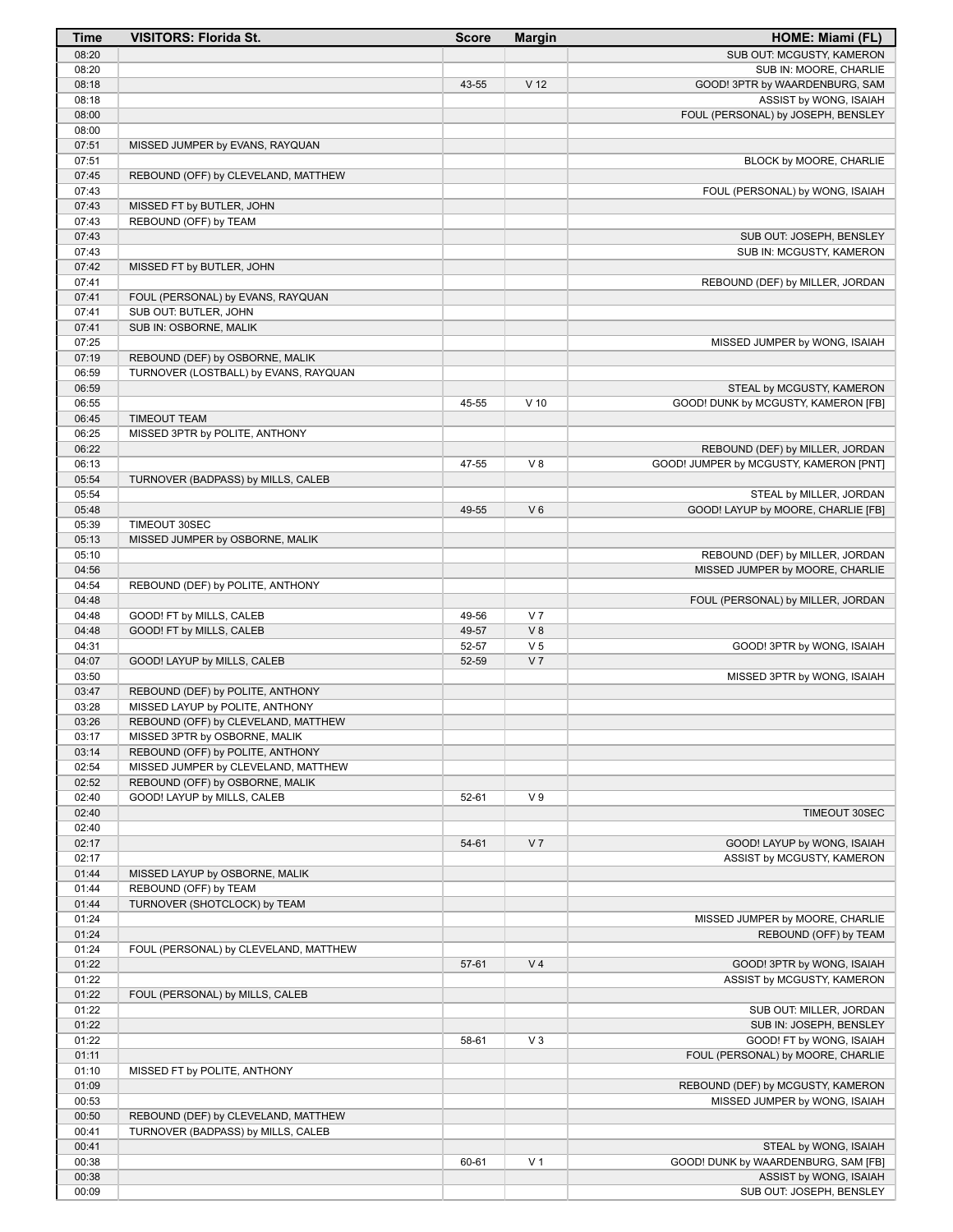| <b>Time</b> | <b>VISITORS: Florida St.</b> | <b>Score</b> | <b>Margin</b> | HOME: Miami (FL)              |
|-------------|------------------------------|--------------|---------------|-------------------------------|
| 00:09       |                              |              |               | SUB IN: MILLER, JORDAN        |
| 00:08       | TURNOVER (SHOTCLOCK) by TEAM |              |               |                               |
| 00:08       |                              |              |               | <b>TIMEOUT TEAM</b>           |
| 00:08       | SUB OUT: OSBORNE, MALIK      |              |               |                               |
| 00:08       | SUB IN: BUTLER, JOHN         |              |               |                               |
| 00:01       |                              |              |               | MISSED JUMPER by WONG, ISAIAH |
| 00:00       |                              |              |               | REBOUND (OFF) by TEAM         |

# **Florida St. 61, Miami (FL) 60**

| <b>Points (This Period)</b> | <b>FSU</b>    | <b>MIA</b>     |
|-----------------------------|---------------|----------------|
| In the Paint                | 14            | 16             |
| Off Turns                   | 2             | 18             |
| 2nd Chance                  | 2             |                |
| Fast Break                  |               |                |
| Bench                       | 6             |                |
| Per Poss                    | 0.581<br>9/31 | 1.242<br>18/33 |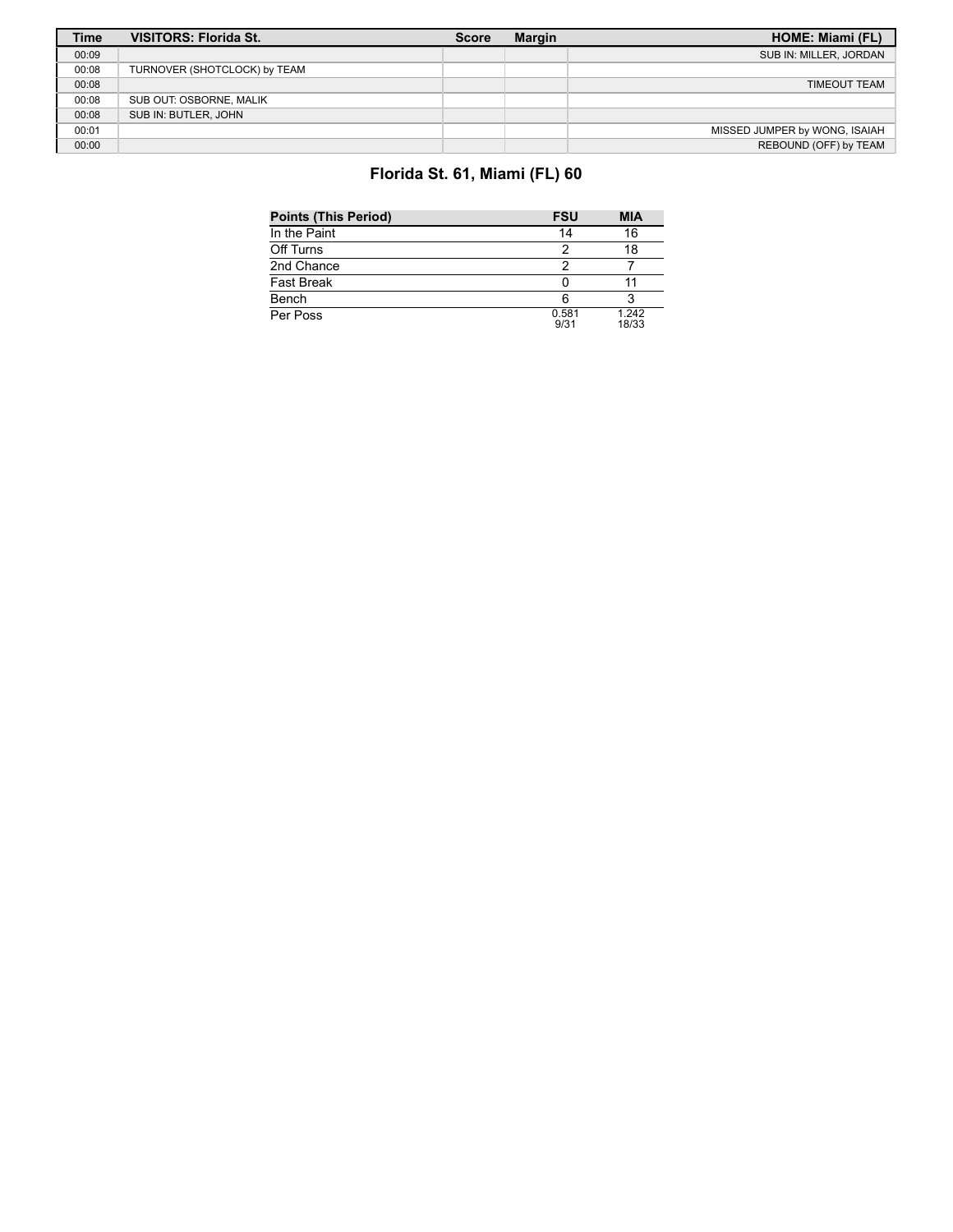### **Official Scoring/Possession Reference Chart Florida St. vs Miami (FL) Period 1 January 22, 2022 at Watsco Center - Coral Gables, Fla.**



#### **Period 1**

<mark>Startersː</mark><br>Florida St.: 0 EVANS,RAYQUAN (G); 2 POLITE,ANTHONY (G); 4 MILLS,CALEB (G); 22 BUTLER,JOHN (F); 24 MCLEOD,NAHEEM (C);<br>**Miami (FL)**: 2 WONG,ISAIAH (G); 3 MOORE,CHARLIE (G); 11 MILLER,JORDAN (G); 21 WAARDENBURG,SA

| Time  | <b>VISITORS: Florida St.</b>           | <b>Score</b> | <b>Margin</b>   | HOME: Miami (FL)                     |
|-------|----------------------------------------|--------------|-----------------|--------------------------------------|
| 18:46 | GOOD! 3PTR by EVANS, RAYQUAN           | $0 - 3$      | V <sub>3</sub>  |                                      |
| 18:14 | GOOD! LAYUP by MILLS, CALEB [FB]       | $0-5$        | V <sub>5</sub>  |                                      |
| 18:06 |                                        | $2 - 5$      | $V_3$           | GOOD! LAYUP by MOORE, CHARLIE        |
| 17:38 | GOOD! FT by POLITE, ANTHONY            | $2-6$        | V <sub>4</sub>  |                                      |
| 17:25 |                                        | $4 - 6$      | V <sub>2</sub>  | GOOD! DUNK by MILLER, JORDAN         |
| 17:01 | GOOD! LAYUP by POLITE, ANTHONY         | $4 - 8$      | V <sub>4</sub>  |                                      |
| 15:47 |                                        | $6 - 8$      | V <sub>2</sub>  | GOOD! JUMPER by WONG, ISAIAH [PNT]   |
| 15:27 | GOOD! FT by OSBORNE, MALIK             | $6-9$        | $V_3$           |                                      |
| 15:27 | GOOD! FT by OSBORNE, MALIK             | 6-10         | V <sub>4</sub>  |                                      |
| 13:46 | GOOD! LAYUP by WARLEY, JALEN           | 6-12         | $V_6$           |                                      |
| 13:26 | GOOD! DUNK by WARLEY, JALEN [FB]       | 6-14         | V8              |                                      |
| 12:04 | GOOD! DUNK by NGOM, TANOR              | $6 - 16$     | $V$ 10          |                                      |
| 11:02 |                                        | 7-16         | V <sub>9</sub>  | GOOD! FT by MCGUSTY, KAMERON         |
| 10:05 | GOOD! JUMPER by MILLS, CALEB           | $7 - 18$     | V <sub>11</sub> |                                      |
| 08:38 | GOOD! DUNK by BUTLER, JOHN             | $7 - 20$     | V <sub>13</sub> |                                      |
| 08:12 | GOOD! LAYUP by CLEVELAND, MATTHEW [FB] | $7 - 22$     | V <sub>15</sub> |                                      |
| 07:49 |                                        | $8 - 22$     | V <sub>14</sub> | GOOD! FT by POPLAR, WOOGA            |
| 07:28 |                                        | $11 - 22$    | V <sub>11</sub> | GOOD! 3PTR by WAARDENBURG, SAM       |
| 07:00 | GOOD! LAYUP by MILLS, CALEB            | $11 - 24$    | V <sub>13</sub> |                                      |
| 05:26 | GOOD! LAYUP by EVANS, RAYQUAN          | $11 - 26$    | V <sub>15</sub> |                                      |
| 04:29 | GOOD! JUMPER by POLITE, ANTHONY        | $11 - 28$    | V <sub>17</sub> |                                      |
| 04:09 |                                        | 12-28        | V <sub>16</sub> | GOOD! FT by MCGUSTY, KAMERON         |
| 04:09 |                                        | 13-28        | V <sub>15</sub> | GOOD! FT by MCGUSTY, KAMERON         |
| 03:28 |                                        | 15-28        | V <sub>13</sub> | GOOD! JUMPER by MOORE, CHARLIE [PNT] |
| 03:03 | GOOD! 3PTR by POLITE, ANTHONY          | 15-31        | $V$ 16          |                                      |
| 02:26 | GOOD! JUMPER by MILLS, CALEB           | 15-33        | V <sub>18</sub> |                                      |
| 02:03 |                                        | 17-33        | $V$ 16          | GOOD! LAYUP by WONG, ISAIAH          |
| 01:50 | GOOD! LAYUP by POLITE, ANTHONY [PNT]   | 17-35        | V <sub>18</sub> |                                      |
| 01:50 | GOOD! FT by POLITE, ANTHONY            | 17-36        | V 19            |                                      |
| 01:14 | GOOD! DUNK by OSBORNE, MALIK           | 17-38        | V <sub>21</sub> |                                      |
| 00:57 |                                        | 18-38        | V <sub>20</sub> | GOOD! FT by MCGUSTY, KAMERON         |
| 00:57 |                                        | 19-38        | $V$ 19          | GOOD! FT by MCGUSTY, KAMERON         |
| 00:43 | GOOD! LAYUP by POLITE, ANTHONY         | 19-40        | V <sub>21</sub> |                                      |
| 00:00 | GOOD! 3PTR by WILKES, WYATT            | 19-43        | V <sub>24</sub> |                                      |

**Florida St. 43, Miami (FL) 19**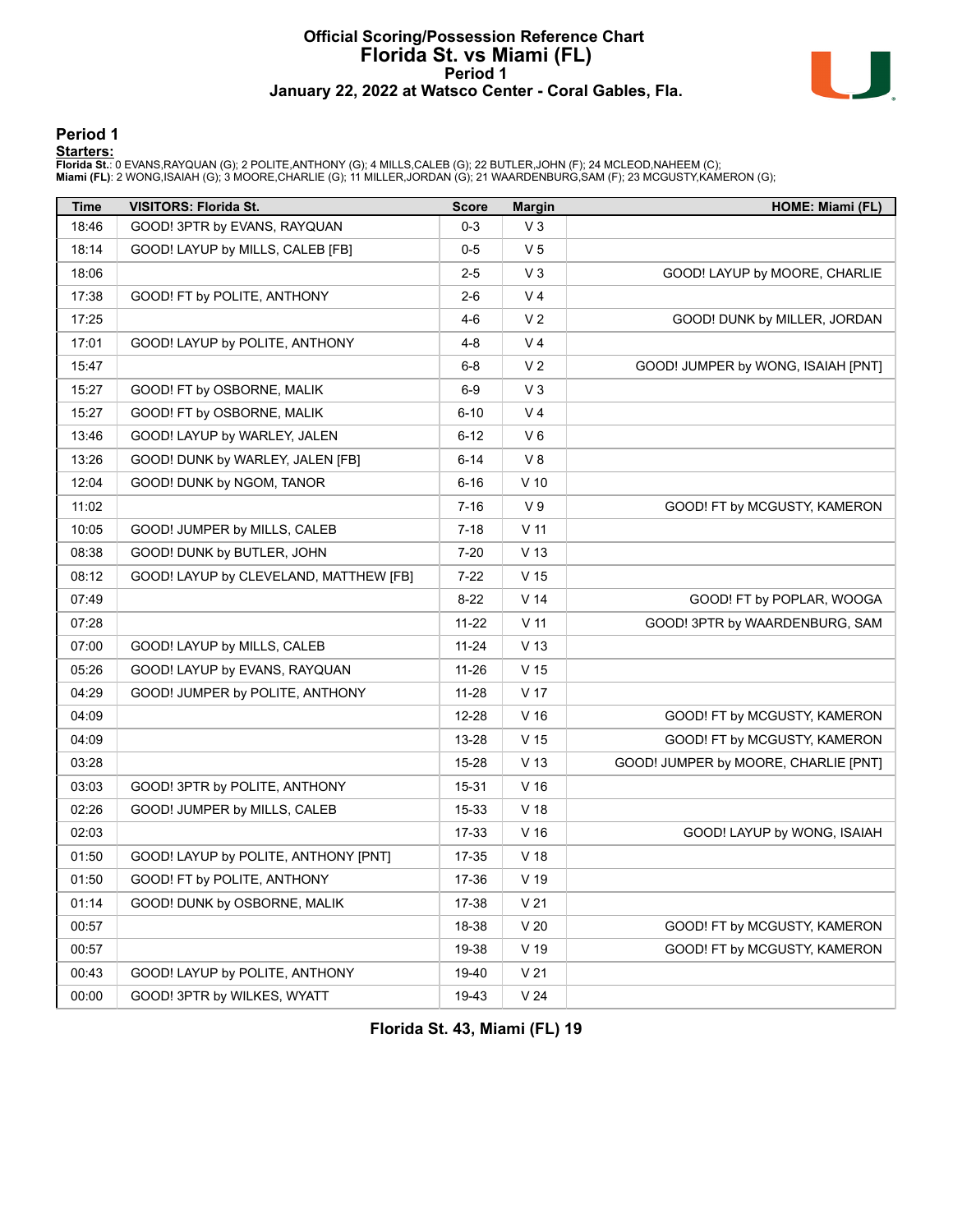#### **Official Scoring/Possession Reference Chart Florida St. vs Miami (FL) Period 2 January 22, 2022 at Watsco Center - Coral Gables, Fla.**



#### **Period 2**

<mark>Startersː</mark><br>Florida St.: 0 EVANS,RAYQUAN (G); 2 POLITE,ANTHONY (G); 4 MILLS,CALEB (G); 22 BUTLER,JOHN (F); 24 MCLEOD,NAHEEM (C);<br>**Miami (FL)**: 2 WONG,ISAIAH (G); 3 MOORE,CHARLIE (G); 11 MILLER,JORDAN (G); 21 WAARDENBURG,SA

| <b>Time</b> | <b>VISITORS: Florida St.</b>        | <b>Score</b> | <b>Margin</b>   | HOME: Miami (FL)                       |
|-------------|-------------------------------------|--------------|-----------------|----------------------------------------|
| 19:33       | GOOD! LAYUP by POLITE, ANTHONY      | 19-45        | V <sub>26</sub> |                                        |
| 18:50       |                                     | $21 - 45$    | V <sub>24</sub> | GOOD! LAYUP by MOORE, CHARLIE [FB]     |
| 18:13       |                                     | 24-45        | V <sub>21</sub> | GOOD! 3PTR by MCGUSTY, KAMERON         |
| 17:21       |                                     | 26-45        | V 19            | GOOD! LAYUP by MOORE, CHARLIE [FB]     |
| 17:21       |                                     | $27 - 45$    | V <sub>18</sub> | GOOD! FT by MOORE, CHARLIE [FB]        |
| 17:10       | GOOD! DUNK by NGOM, TANOR           | 27-47        | V <sub>20</sub> |                                        |
| 16:58       |                                     | 29-47        | $V$ 18          | GOOD! LAYUP by WONG, ISAIAH            |
| 16:26       | GOOD! LAYUP by CLEVELAND, MATTHEW   | 29-49        | V <sub>20</sub> |                                        |
| 14:52       |                                     | 32-49        | V <sub>17</sub> | GOOD! 3PTR by WONG, ISAIAH             |
| 14:46       |                                     | 33-49        | V <sub>16</sub> | GOOD! FT by WONG, ISAIAH               |
| 12:58       |                                     | 34-49        | V <sub>15</sub> | GOOD! FT by MOORE, CHARLIE             |
| 12:30       | GOOD! LAYUP by EVANS, RAYQUAN [PNT] | 34-51        | V <sub>17</sub> |                                        |
| 10:34       | GOOD! FT by NGOM, TANOR             | 34-52        | V <sub>18</sub> |                                        |
| 10:34       | GOOD! FT by NGOM, TANOR             | 34-53        | $V$ 19          |                                        |
| 10:00       |                                     | 37-53        | V <sub>16</sub> | GOOD! 3PTR by JOSEPH, BENSLEY          |
| 09:23       | GOOD! JUMPER by MILLS, CALEB [PNT]  | 37-55        | V <sub>18</sub> |                                        |
| 09:01       |                                     | 38-55        | V <sub>17</sub> | GOOD! FT by WONG, ISAIAH               |
| 09:01       |                                     | 39-55        | V <sub>16</sub> | GOOD! FT by WONG, ISAIAH               |
| 09:01       |                                     | 40-55        | V <sub>15</sub> | GOOD! FT by WONG, ISAIAH               |
| 08:18       |                                     | 43-55        | V <sub>12</sub> | GOOD! 3PTR by WAARDENBURG, SAM         |
| 06:55       |                                     | 45-55        | $V$ 10          | GOOD! DUNK by MCGUSTY, KAMERON [FB]    |
| 06:13       |                                     | 47-55        | V8              | GOOD! JUMPER by MCGUSTY, KAMERON [PNT] |
| 05:48       |                                     | 49-55        | $V_6$           | GOOD! LAYUP by MOORE, CHARLIE [FB]     |
| 04:48       | GOOD! FT by MILLS, CALEB            | 49-56        | V <sub>7</sub>  |                                        |
| 04:48       | GOOD! FT by MILLS, CALEB            | 49-57        | V8              |                                        |
| 04:31       |                                     | 52-57        | V <sub>5</sub>  | GOOD! 3PTR by WONG, ISAIAH             |
| 04:07       | GOOD! LAYUP by MILLS, CALEB         | 52-59        | V <sub>7</sub>  |                                        |
| 02:40       | GOOD! LAYUP by MILLS, CALEB         | 52-61        | V <sub>9</sub>  |                                        |
| 02:17       |                                     | 54-61        | V <sub>7</sub>  | GOOD! LAYUP by WONG, ISAIAH            |
| 01:22       |                                     | 57-61        | V <sub>4</sub>  | GOOD! 3PTR by WONG, ISAIAH             |
| 01:22       |                                     | 58-61        | $V_3$           | GOOD! FT by WONG, ISAIAH               |
| 00:38       |                                     | 60-61        | V <sub>1</sub>  | GOOD! DUNK by WAARDENBURG, SAM [FB]    |

**Florida St. 61, Miami (FL) 60**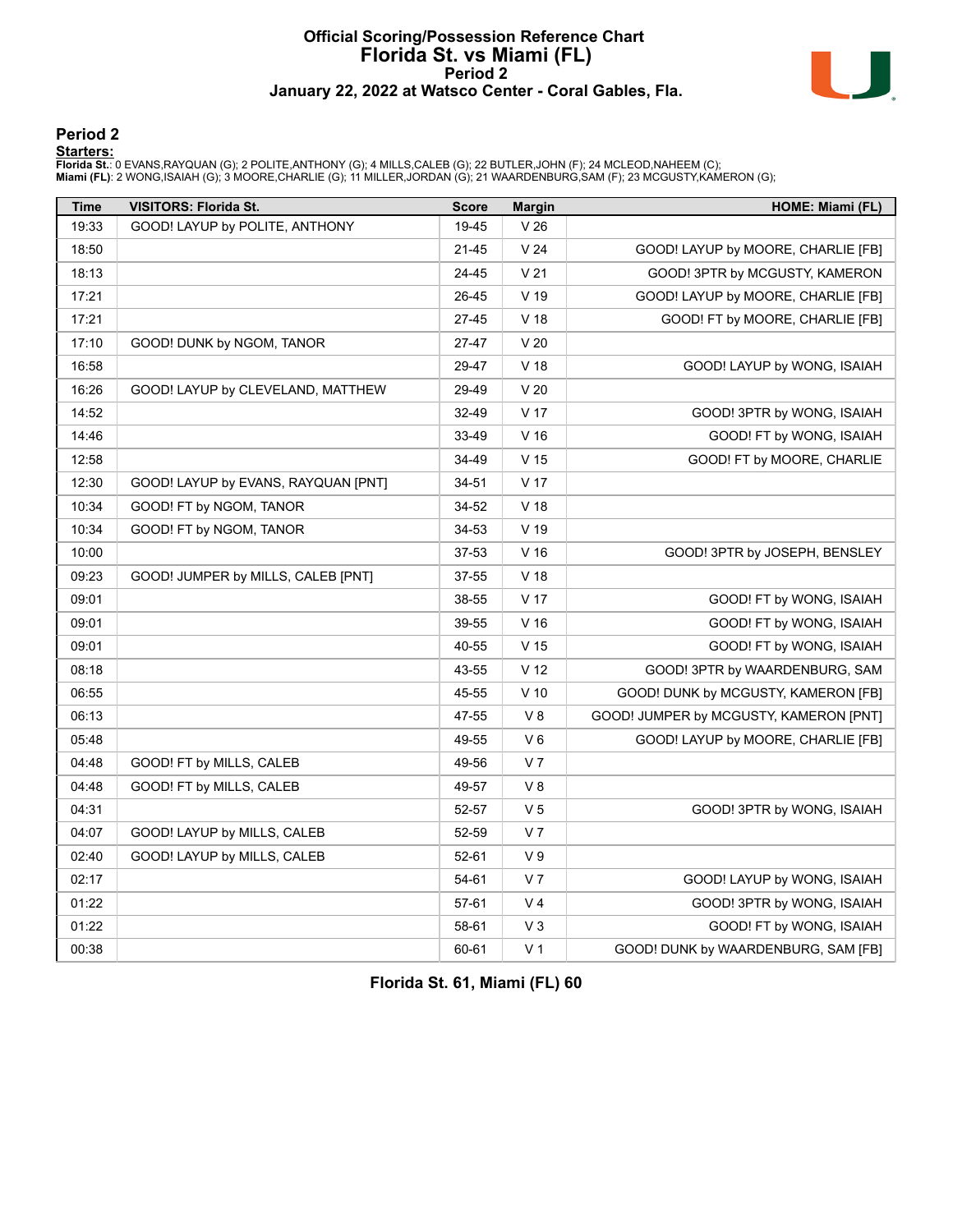#### **Official Substitutions Log Florida St. vs Miami (FL) Period 1 January 22, 2022 at Watsco Center - Coral Gables, Fla.**



| <b>VISITORS: Florida St.</b>   | Time  | <b>Score</b> | HOME: Miami (FL)          |
|--------------------------------|-------|--------------|---------------------------|
| 0 EVANS, RAYQUAN               |       |              | 2 WONG.ISAIAH             |
| 2 POLITE, ANTHONY              |       |              | 3 MOORE, CHARLIE          |
| 4 MILLS, CALEB                 |       |              | 11 MILLER, JORDAN         |
| 22 BUTLER, JOHN                |       |              | 21 WAARDENBURG, SAM       |
| 24 MCLEOD, NAHEEM              |       |              | 23 MCGUSTY, KAMERON       |
| SUB OUT: 0 EVANS, RAYQUAN      | 16:26 | $8-4$        |                           |
| SUB OUT: 22 BUTLER, JOHN       | 16:26 |              |                           |
| SUB OUT: 24 MCLEOD, NAHEEM     | 16:26 |              |                           |
| SUB IN: 1 WARLEY, JALEN        | 16:26 |              |                           |
| SUB IN: 10 OSBORNE, MALIK      | 16:26 |              |                           |
| SUB IN: 31 WILKES, WYATT       | 16:26 |              |                           |
| SUB OUT: 2 POLITE, ANTHONY     | 15:27 | $8-6$        |                           |
| SUB IN: 35 CLEVELAND, MATTHEW  | 15:27 |              |                           |
|                                | 15:10 | $10-6$       | SUB OUT: WAARDENBURG, SAM |
|                                | 15:10 |              | SUB IN: WALKER, ANTHONY   |
|                                | 14:11 | $10-6$       | SUB OUT: MOORE, CHARLIE   |
|                                | 14:11 |              | SUB IN: JOSEPH, BENSLEY   |
| SUB OUT: 4 MILLS, CALEB        | 14:11 |              |                           |
| SUB IN: 2 POLITE, ANTHONY      | 14:11 |              |                           |
| SUB OUT: 1 WARLEY, JALEN       | 13:26 | $14-6$       |                           |
| SUB IN: 0 EVANS, RAYQUAN       | 13:26 |              |                           |
|                                | 12:50 | 14-6         | SUB OUT: MILLER, JORDAN   |
|                                | 12:50 |              | SUB IN: WAARDENBURG, SAM  |
| SUB OUT: 10 OSBORNE, MALIK     | 12:50 |              |                           |
| SUB IN: 11 NGOM, TANOR         | 12:50 |              |                           |
|                                | 12:39 | $14-6$       | SUB OUT: JOSEPH, BENSLEY  |
|                                | 12:39 |              | SUB IN: MOORE.CHARLIE     |
|                                | 11:56 | $16-6$       | SUB OUT: WALKER, ANTHONY  |
|                                | 11:56 |              | SUB IN: POPLAR, WOOGA     |
| SUB OUT: 11 NGOM, TANOR        | 11:13 | 16-6         |                           |
| SUB OUT: 31 WILKES, WYATT      | 11:13 |              |                           |
| SUB OUT: 35 CLEVELAND, MATTHEW | 11:13 |              |                           |
| SUB IN: 4 MILLS, CALEB         | 11:13 |              |                           |
| SUB IN: 10 OSBORNE, MALIK      | 11:13 |              |                           |
| SUB IN: 22 BUTLER, JOHN        | 11:13 |              |                           |
| SUB OUT: 0 EVANS, RAYQUAN      | 11:02 | $16-6$       |                           |
| SUB IN: 1 WARLEY, JALEN        | 11:02 |              |                           |
| SUB OUT: 2 POLITE, ANTHONY     | 09:02 | 18-7         |                           |
| SUB IN: 35 CLEVELAND MATTHEW   | 09:02 |              |                           |
| SUB OUT: 1 WARLEY, JALEN       | 08:09 | $22 - 7$     |                           |
| SUB OUT: 10 OSBORNE, MALIK     | 08:09 |              |                           |
| SUB IN: 0 EVANS, RAYQUAN       | 08:09 |              |                           |
| SUB IN: 11 NGOM, TANOR         | 08:09 |              |                           |
| SUB OUT: 22 BUTLER, JOHN       | 07:49 | $22 - 8$     |                           |
| SUB IN: 21 FLETCHER CAM'RON    | 07:49 |              |                           |
| SUB OUT: 4 MILLS, CALEB        | 06:37 | 24-11        |                           |
| SUB OUT: 11 NGOM, TANOR        | 06:37 |              |                           |
| SUB IN: 2 POLITE, ANTHONY      | 06:37 |              |                           |
| SUB IN: 10 OSBORNE, MALIK      | 06:37 |              |                           |
|                                | 04:40 | $26-11$      | SUB OUT: WONG, ISAIAH     |
|                                | 04:40 |              | SUB OUT: WAARDENBURG, SAM |
|                                | 04:40 |              | SUB IN: JOSEPH, BENSLEY   |
|                                | 04:40 |              | SUB IN: GAK, DENG         |
| SUB OUT: 0 EVANS, RAYQUAN      | 04:40 |              |                           |
| SUB IN: 1 WARLEY, JALEN        | 04:40 |              |                           |
| SUB OUT: 10 OSBORNE, MALIK     | 04:09 | 28-13        |                           |
| SUB IN: 24 MCLEOD, NAHEEM      | 04:09 |              |                           |
|                                | 03:52 | 28-13        | SUB OUT: JOSEPH, BENSLEY  |
|                                | 03:52 |              | SUB OUT: POPLAR, WOOGA    |
|                                | 03:52 |              | SUB IN: WONG, ISAIAH      |
|                                | 03:52 |              | SUB IN: WAARDENBURG, SAM  |
| SUB OUT: 1 WARLEY, JALEN       | 03:52 |              |                           |
| SUB OUT: 35 CLEVELAND, MATTHEW | 03:52 |              |                           |
| SUB IN: 0 EVANS, RAYQUAN       | 03:52 |              |                           |
| SUB IN: 4 MILLS, CALEB         | 03:52 |              |                           |
| SUB OUT: 21 FLETCHER, CAM'RON  | 01:50 | $35-17$      |                           |
| SUB OUT: 24 MCLEOD, NAHEEM     | 01:50 |              |                           |
| SUB OUT: 0 EVANS, RAYQUAN      | 01:50 |              |                           |
| SUB IN: 1 WARLEY, JALEN        | 01:50 |              |                           |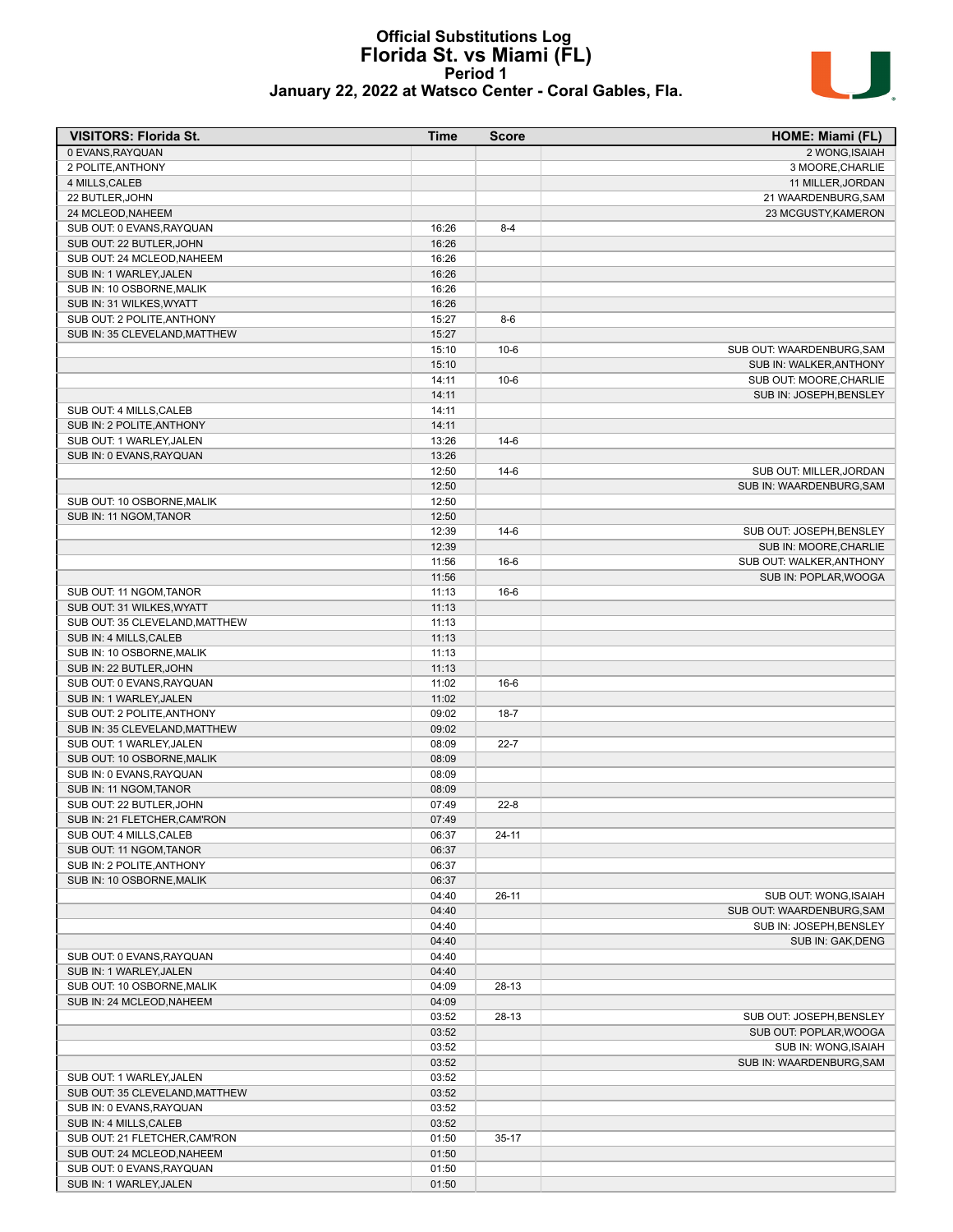| <b>VISITORS: Florida St.</b> | Time  | <b>Score</b> | <b>HOME: Miami (FL)</b> |
|------------------------------|-------|--------------|-------------------------|
| SUB IN: 10 OSBORNE, MALIK    | 01:50 |              |                         |
| SUB IN: 31 WILKES, WYATT     | 01:50 |              |                         |
|                              | 00:57 | $38-18$      | SUB OUT: GAK.DENG       |
|                              | 00:57 |              | SUB IN: POPLAR, WOOGA   |
| SUB OUT: 10 OSBORNE.MALIK    | 00:57 |              |                         |
| SUB IN: 30 PRIETO.HARRISON   | 00:57 |              |                         |